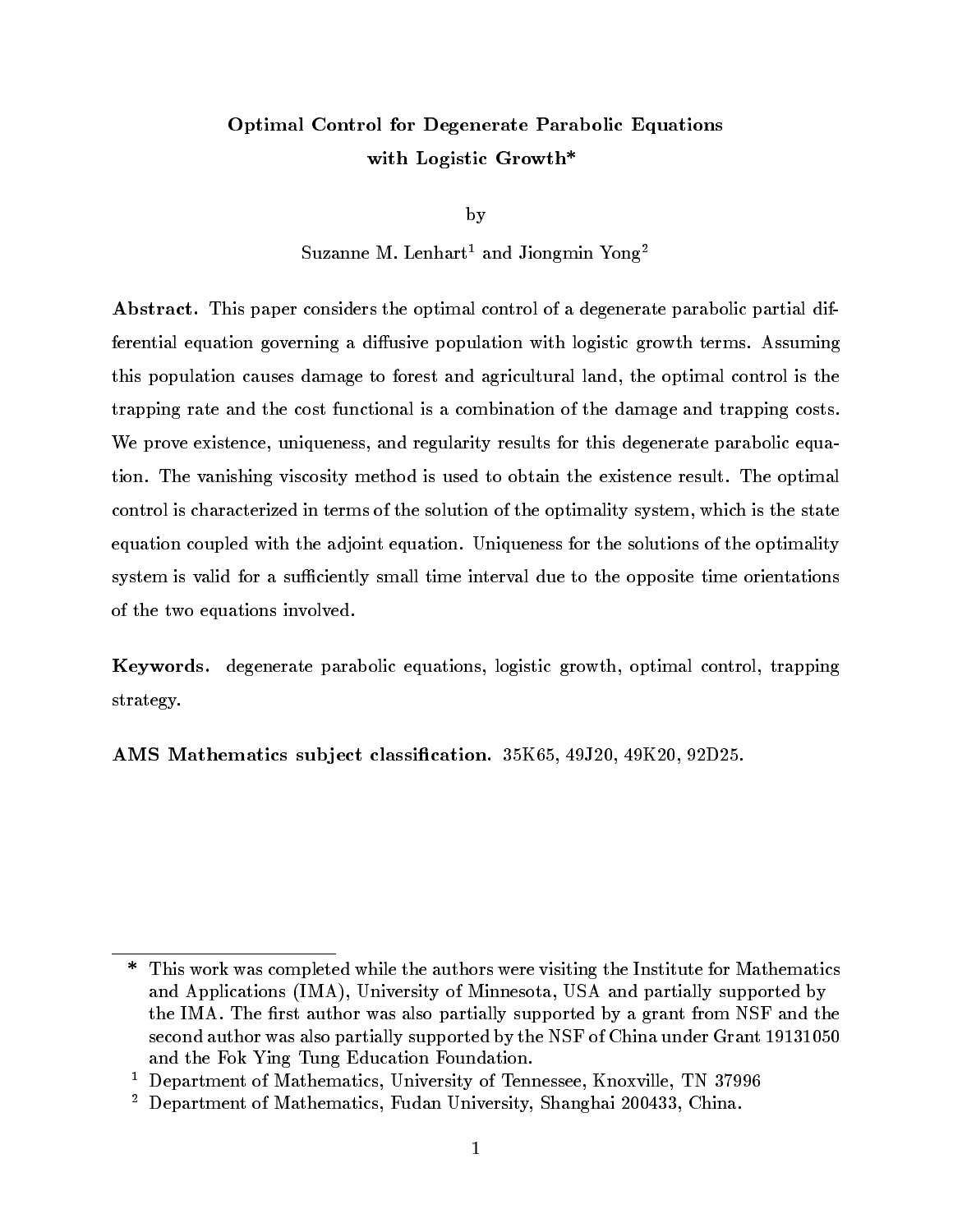# §1. Introduction.

This paper concerns the application of a distributed parameter control model for the management of diffusive populations, whose growth is governed by logistic terms. The migration of small mammal species such as beavers, raccoons, and muskrats have been modeled by parabolic diffusion equations; see the classic work by Skellam on diffusing populations [16]. It has also been shown that the growth of such mammals follow logistic growth patterns  $[8]$ . Due to environmental heterogeneity and barriers, the diffusion may be degenerate in some locations. These small mammals are often found in conflict with human interests due to the damage they inflict on timber and agricultural land [6,13]. Our model uses a degenerate parabolic partial differential equation (PDE) with logistic growth terms to characterize the optimal strategy in trapping a proportion of such a nuisance population in order to minimize damage and trapping costs.

The population density is governed by the following state equation:

$$
(1.1) \hspace{3.1em} z_t-\sum_{i,j=1}^n (a_{ij}(x)z_{x_i})_{x_j}=z(a-bz-p), \hspace{0.7em} \text{in} \ \Omega_{T}\equiv \Omega\times (0,T),
$$

with boundary conditions  $z = 0$  or no flux boundary conditions. The problem is posed in  $\Omega \times (0,T)$  with  $\Omega \subset \mathbb{R}^+$ . For practical applications, the habitat sits in  $\mathbb{R}^-,$  i.e.,  $\Omega \subset \mathbb{R}^+$ . The diffusion coefficients  $(a_{ij}(x))$  may be degenerate at some locations. We assume the initial distribution is known. The proportion  $p(x, t)$  of the population to be trapped is the control in our problem. We can treat zero Dirichlet  $(z = 0)$  or Neumann (no flux) boundary conditions. If the exterior of the domain is completely hostile to the population and the species go out there anyway, then zero Dirichlet boundary conditions are reasonable [14]. Otherwise if the population does not go out to the boundary, then "no flux" Neumann boundary conditions are valid.

Choosing controls in an appropriate class, we seek to minimize the cost functional:

(1.2) 
$$
J(p) = \int_{\Omega_T} e^{-rt} \left(\frac{1}{2}\alpha z^2 + \beta p^2 z\right) dx dt.
$$

I he the z-term represents the density dependent damage due the nuisance species. The amount of the population trapped is pz and the unit trapping cost at level p is  $\beta p$ ; these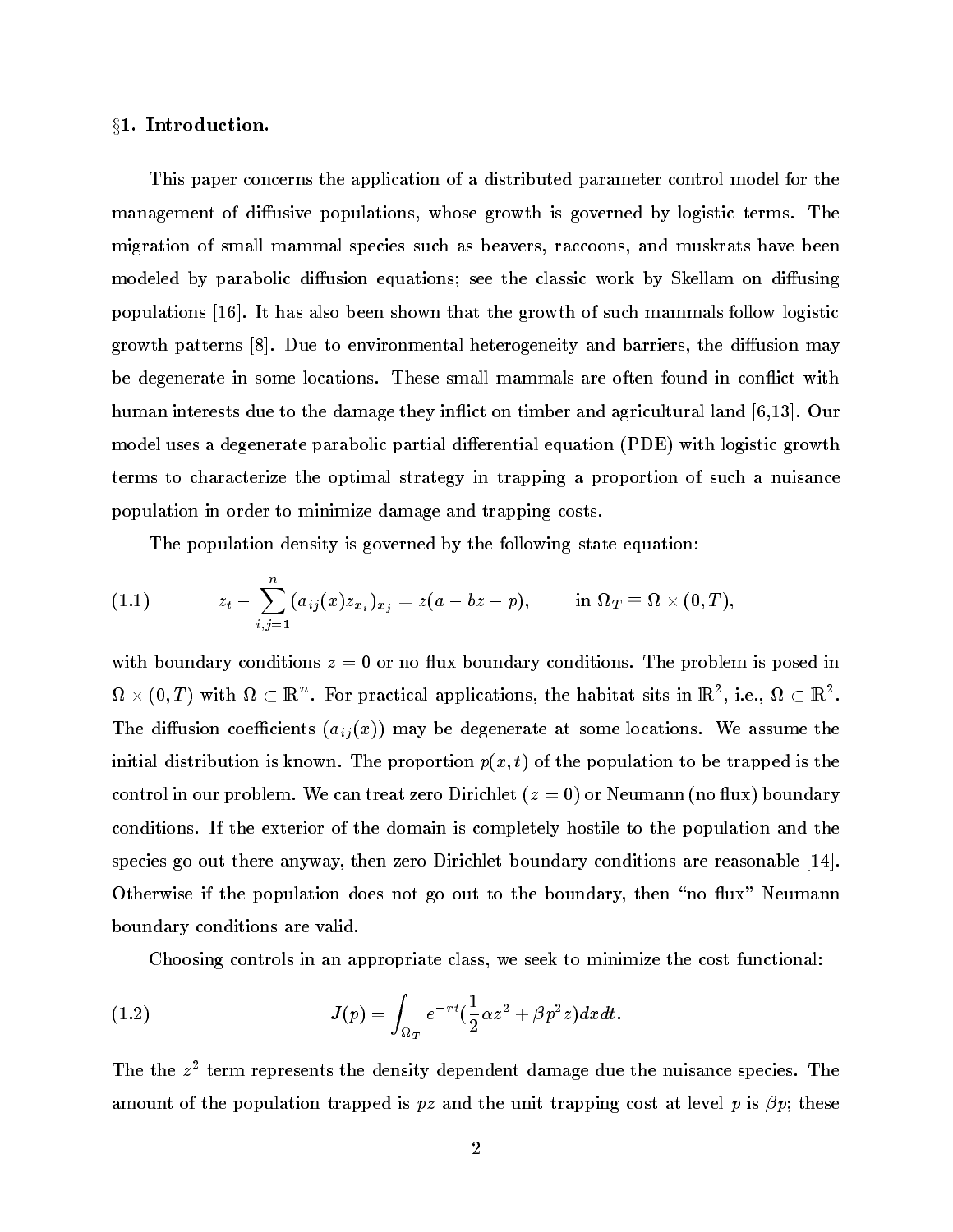two factors multiply to give the cost of trapping in the cost functional. The  $e^{-rt}$  term is included for discounting the value of the future cost accruing over the given finite planning horizon. We will characterize the optimal control that minimizes the cost functional.

Section 2 gives the precise formulation of the problem in terms of weak solutions of the state equation. In section 3, we prove existence, uniqueness, and regularity results for weak solutions of the state equation. The vanishing viscosity method is used to obtain the existence result. In section 4, the existence of optimal controls is obtained under the assumption that the set where the diffusion vanishes has measure zero. Also, the optimal control is characterized in terms of the unique solution of the optimality system, which consists of the state equation coupled with an adjoint equation. The optimality system is derived by differentiating the cost functional with respect to control at an optimal control. Sections 2 through 4 consider the Dirichlet boundary condition case, while section 5 treats the Neumann boundary condition case.

Background concerning biology and economics behind diffusion population models with logistic growth terms can be found in the books by Murray [14] and Clark [2]. For background on control and PDEs, see the books by Fife [4] and Lions [12]. Leung and Sto janovic [10] have optimal control results for uniformly elliptic PDE with logistic growth terms, with a different cost functional than that used here. He, Leung, and Stojanovic [5] considered optimal harvesting control of a periodic parabolic system for a competitive model with maximization of profit. Bhat and Lenhart [9] treated this wildlife management problem in the case of constant diffusion. Their work easily generalizes to the nondegenerate diffusion case, but not to the degenerate case. They demonstrated their model with a numerical simulation using beaver population data from the New York State Department of Environmental Conservation. The simulation is unusual due the opposite time orientations of the state and the adjoint equations.

### $\S 2.$  Formulation of the Problem.

In this section, we will formulate our optimal control problem. In what follows, we let  $\Omega$  (  $\mathbb R^+$  be an open set with a smooth boundary  $\partial\Omega$  and  $T>0$  be a fixed constant. For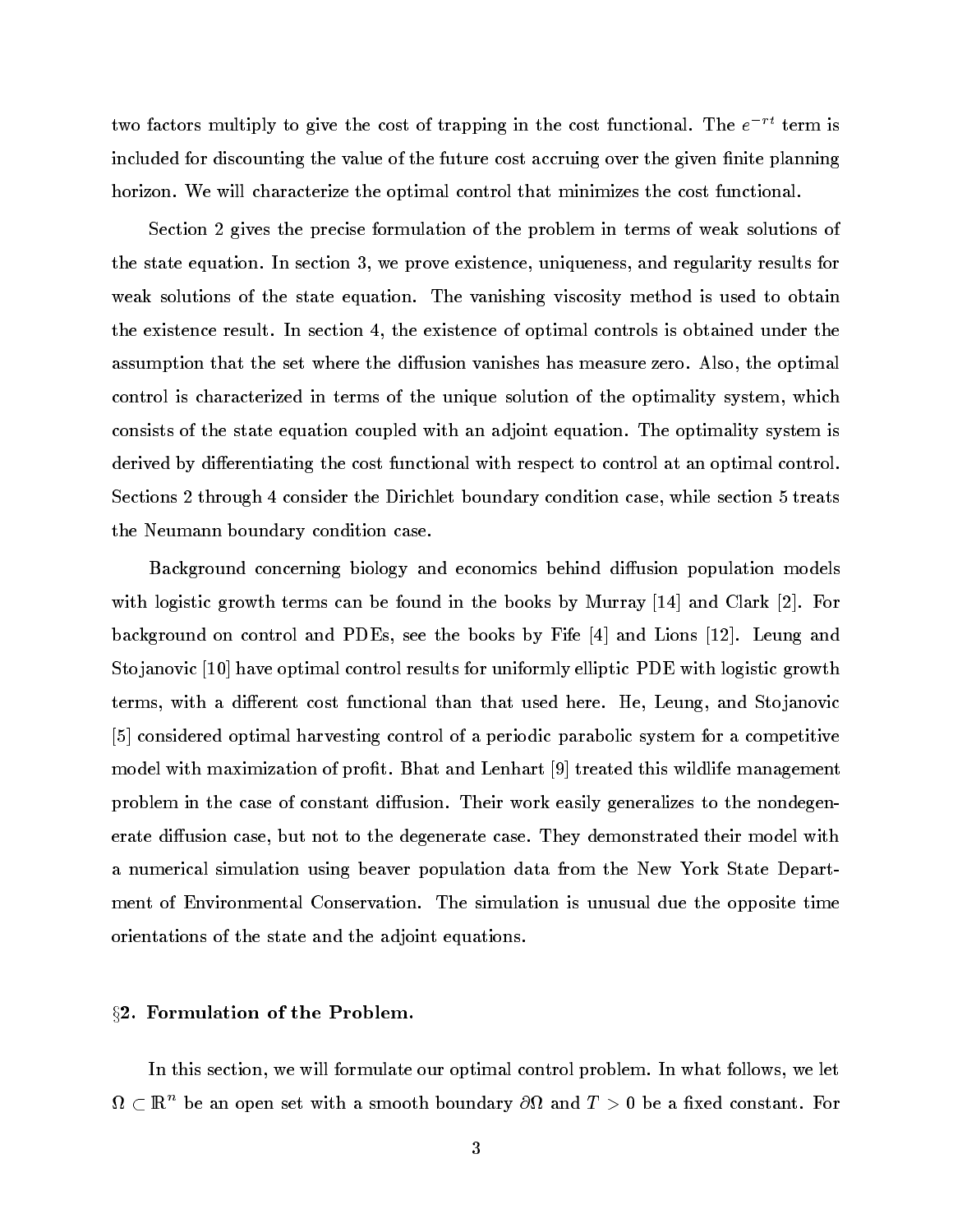$\mathbf{u}_1$ ,  $\mathbf{v}$   $\geq$   $\mathbf{v}_1$ , denote  $\mathbf{u}_t$ . The  $\mathbf{v}_1$   $\mathbf{v}_2$ ,  $\mathbf{v}_3$ ,  $\mathbf{v}_4$ ,  $\mathbf{v}_5$  and  $\mathbf{v}_6$  and  $\mathbf{v}_7$  and  $\mathbf{v}_8$ .

(2.1) 
$$
\begin{cases} z_t - \sum_{i,j=1}^n (a_{ij}(x)z_{x_i})_{x_j} = z(a - bz - p), & \text{in } \Omega_T, \\ z \mid_{\partial\Omega} = 0, \\ z \mid_{t=0} = z_0(x), \end{cases}
$$

where z is the state,  $z_0$  and p are the initial state and the control, respectively. We make the following assumptions:

(A1) functions  $a_{ij}:u \to \mathbb{R}$  are C<sup>-</sup> and the matrix  $\{a_{ij}(x)\}\$  is symmetric positive schmuchlifte for all  $x \in \Omega$ . Moreover,

$$
\qquad \qquad (\text{2.2}) \qquad \qquad \text{meas } \{x \in \Omega \, \, \big| \, \det \{a_{ij}(x)\}=0\}=0,
$$

and there exists a  $C^+$  function  $\sigma : \Omega \to \mathbb{R}$  for such that

$$
(2.3) \qquad \qquad \{a_{ij}(x)\}=\sigma^*(x)\sigma(x), \qquad x\in\bar{\Omega}.
$$

 $(A2)$  a and b appearing in  $(2.1)$  are nonnegative constants.

We point out that one may let a and b be  $L^{\infty}(M_T)$  functions. Letting them be constants is just for simplifying the notation. Also, we may let  $a_{ij}$  be time dependent.

Next, let us denne  $H_{\sigma}(u)$  to be the completion of  $C_0^{\sigma^2}(u)$  under norm

(2.4) 
$$
\|z\|_{H_{\sigma}(\Omega)} = \{\|z\|_{L^2(\Omega)}^2 + \|\sigma \nabla z\|_{L^2(\Omega)}^2\}^{1/2}.
$$

clearly, H () is a Hilbert space. See [15, p.28] for similar solutions spaces. We denote the solution space of its dual by  $H_{\sigma}(u)$ . Then, we see that the embeddings  $H_{\sigma}(u) \hookrightarrow L^{2}(u) \hookrightarrow H_{\sigma}(u)$  are continuous. Now, we introduce the following sets:

$$
\mathcal{Z}_K = \{z \in C(\bar{\Omega}) \mid 0 < z(x) \leq K, \quad x \in \Omega, \quad z \bigm|_{\partial \Omega} = 0\}, \quad \mathcal{Z} = \bigcup_{K > 0} \mathcal{Z}_K,
$$
\n
$$
\mathcal{P}_M = \{p \in L^\infty(\Omega_T) \mid 0 \leq p(x, t) \leq M, \quad \text{a.e. } (x, t) \in \Omega_T\}, \quad \mathcal{P} = \bigcup_{M > 0} \mathcal{P}_M.
$$

The control p is taken from the set P and the initial state  $z_0$  is taken from Z. In  $\S 3$ , we will show that under assumptions (A1),  $(2-)$ , for any  $(2)$ ,  $(2)$ ,  $(2)$ ,  $(2)$ ,  $(2)$ ,  $(2)$ ,  $(2)$ ,  $(2)$ ,  $(2)$ ,  $(2)$ ,  $(2)$ ,  $(2)$ ,  $(2)$ ,  $(2)$ ,  $(2)$ ,  $(2)$ ,  $(2)$ ,  $(2)$ ,  $(2)$ ,  $(2)$ ,  $(2)$ ,  $(2)$ ,  $(2)$ ,  $(2)$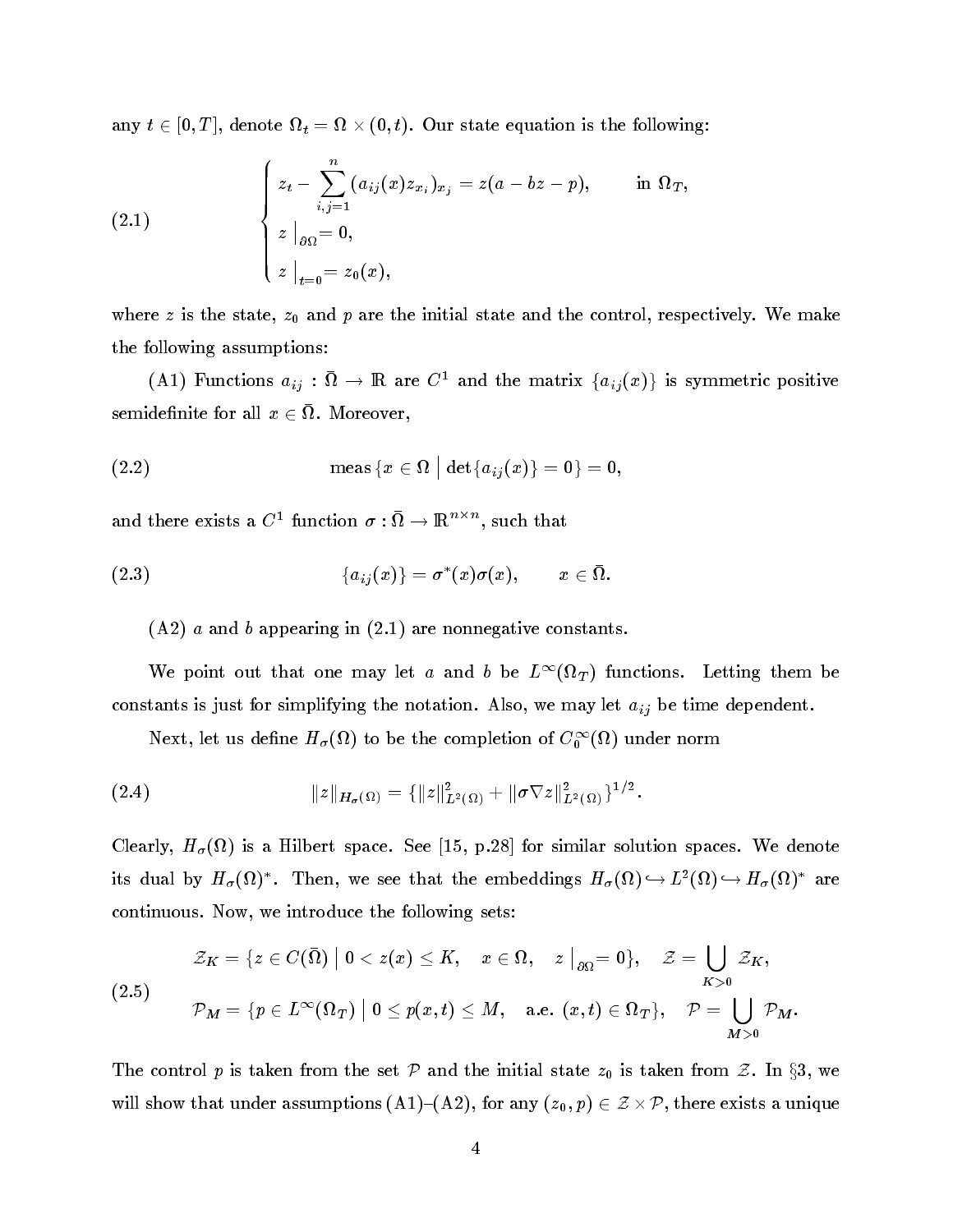solution z in some weak sense, which turns out to be in  $L^{++}(M_T)$ . We refer to this z as the state corresponding to the given initial state  $z_0$  and the control  $p$ . Thus, we may define the following cost functional:

(2.6) 
$$
J(p) = \int_{\Omega_T} e^{-rt} \left(\frac{1}{2}\alpha z^2 + \beta p^2 z\right) dx dt.
$$

Here we make the following assumption:

(A3)  $\alpha$ ,  $\beta$  and r are constants with constraints:

$$
\alpha, r \geq 0, \qquad \beta \geq \beta_0 > 0.
$$

Again, we may let  $\alpha, \beta$  and  $r$  be  $L^{++}(u_T)$  functions satisfying (2.7) almost everywhere  $\sigma$  . Clearly, where assumptions (A1), for any given  $\sigma$  and  $\sigma$   $\sigma$ functional  $J(p)$  is well-defined. Our optimal control problem can be stated as follows:

**Problem**  $P_{K,M}$ . Let  $K, M > 0$  and  $z_0 \in \mathcal{Z}_K$  be given. Find an element  $\bar{p} \in \mathcal{P}_M$ , such that

(2.8) 
$$
J(\bar{p}) = \inf_{p \in \mathcal{P}_M} J(p).
$$

Any element  $\bar{p} \in \mathcal{P}$  satisfying (2.8) is called an optimal control and the corresponding state, denoted by  $\bar{z}$ , is called an optimal state.

# §3. State Equation.

In this section, we prove the existence and uniqueness of solutions to the state equation. To start with, let us introduce the following definition which is adapted from  $|7|$ .

**Definition 3.1.** Let  $(z_0, p) \in \mathbb{Z} \times \mathbb{P}$  be given. A function  $z \in L^2(0, I; H_{\sigma}(M))$  is called a solution of (2.1) if the following holds:

$$
(3.1) \qquad \int_{\Omega_T}[-z\eta_t+\sum_{i,j=1}^n a_{ij}z_{x_i}\eta_{x_j}]dxdt=\int_{\Omega}z_0(x)\eta(x,0)dx+\int_{\Omega_T}(a-bz-p)z\eta dxdt,\\ \forall \eta\in W_2^{0,1}(\Omega_T)\bigcap L^2(0,T;H_{\sigma}(\Omega)),\quad \text{ with } \eta\bigm|_{t=T}=0, \quad \eta\bigm|_{\partial\Omega}=0.
$$

Our main result of this section is the following.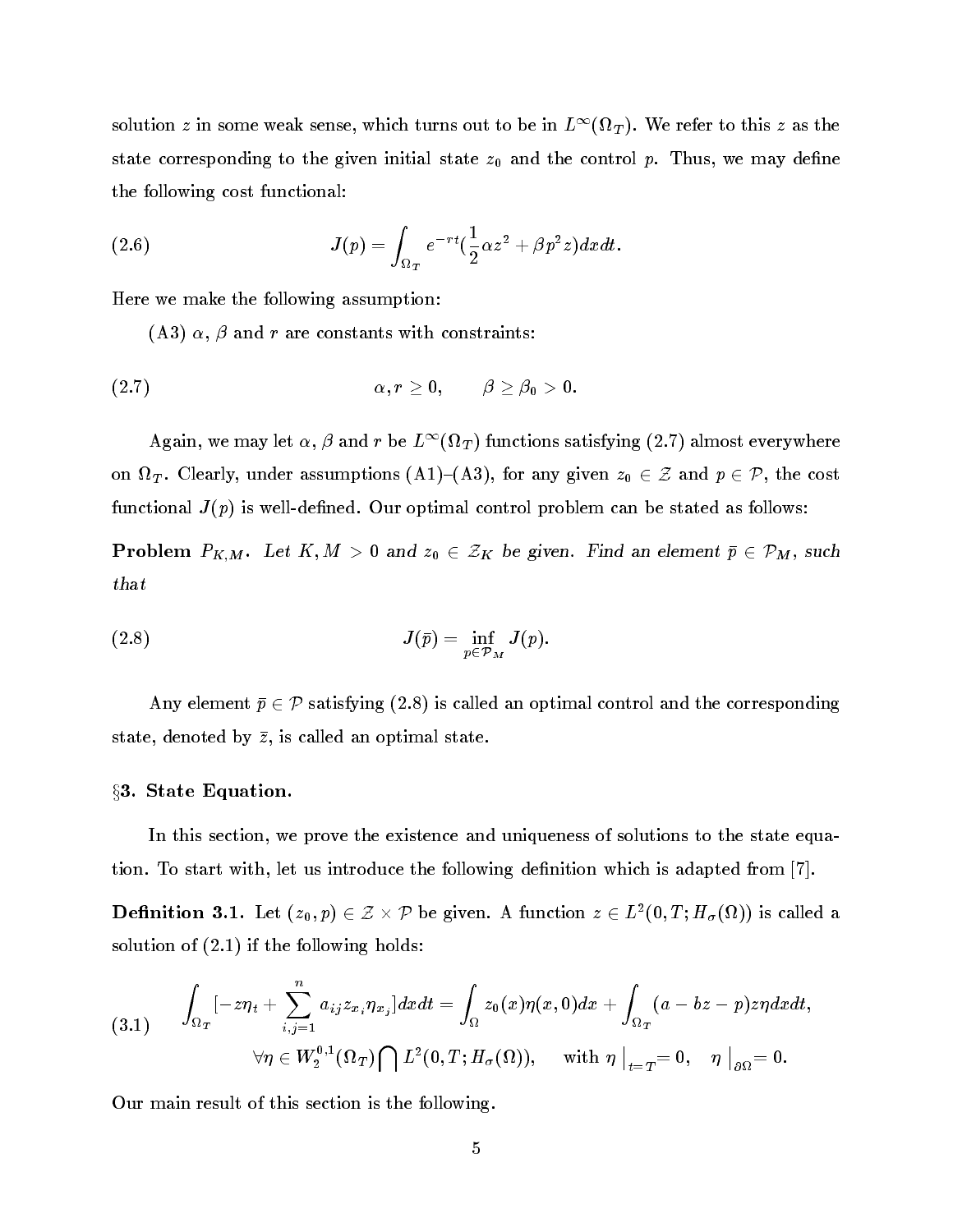**Theorem 3.2.** Let assumptions  $(A1)$ – $(A2)$  hold. Then, we have the following conclusions:

(i) For any  $z_0 \in \mathcal{Z}$  and  $p \in \mathcal{P}$ , there exists a unique solution  $z \in L^2([0,T]; H_\sigma(\Omega)) \bigcap$  $L^{\infty}(\Omega_T) \bigcap C([0,T]; L^2(\Omega)), \text{ with } z_t \in L^2(0,T; H_{\sigma}(\Omega)^*), \text{ of the state equation (2.1) satis$ fying the following:

$$
(3.2) \qquad \qquad \frac{1}{2}z_0(x)e^{-\mu t}\leq z(x,t)\leq \frac{a}{b}\vee \|z_0\|_{L^\infty(\Omega)},\qquad \text{a.e. }\, (x,t)\in \Omega_T,
$$

with 
$$
\mu = b(\frac{a}{b} \vee ||z_0||_{L^{\infty}(\Omega)}) + ||p||_{L^{\infty}(\Omega_T)} - a
$$
 and  
\n
$$
||z_t||_{L^2(0,T;H_{\sigma}(\Omega)^*)} + ||z||_{C([0,T];L^2(\Omega))} + ||\sigma \nabla z||_{L^2(\Omega_T)}
$$
\n
$$
\leq C(1 + ||p||_{L^1(\Omega_T)}),
$$

 $\cdots$   $\cdots$   $\cdots$   $\cdots$   $\cdots$   $\cdots$   $\cdots$   $\cdots$   $\cdots$ 

 $\langle u, u \rangle$  is  $\langle v_0, v_1, v_2, v_3 \rangle$   $\langle v, v_1 \rangle$  and  $\langle v, v_2 \rangle$  are corresponding solutions of  $\langle v, u_1, v_2 \rangle$ .

(3.4) 
$$
\|(z-\hat{z})_t\|_{L^2(0,T;H_\sigma(\Omega)^*)} + \|z-\hat{z}\|_{C([0,T];L^2(\Omega))} + \|\sigma \nabla (z-\hat{z})\|_{L^2(\Omega_T)}
$$

$$
\leq C \{\|z_0-\hat{z}_0\|_{L^2(\Omega)} + \|p-\hat{p}\|_{L^1(\Omega_T)}\},
$$

 $\cdots$   $\cdots$   $\cdots$   $\cdots$   $\cdots$   $\cdots$   $\cdots$   $\cdots$   $\cdots$   $\cdots$   $\cdots$   $\cdots$   $\cdots$   $\cdots$   $\cdots$   $\cdots$   $\cdots$   $\cdots$   $\cdots$   $\cdots$ 

(iii) Furthermore, if  $(z_0,p)\in ({\mathcal Z}\bigcap H_{\sigma}(\Omega))\times {\mathcal P},$  then the corresponding solution  $z \in \mathcal{C}([0,T]; H_{\sigma}(M))$  with  $z_t \in L^2(M_T)$  and satisfies the following:

(3.5) 
$$
\|z_t\|_{L^2(\Omega_T)} + \|\sigma \nabla z\|_{C([0,T];L^2(\Omega))} \le \|\sigma \nabla z_0\|_{L^2(\Omega)} + C,
$$

 $\cdots$ ...  $\sim$   $\frac{C\left(\frac{1}{2}a\right)}{\frac{1}{2}a\left(\frac{1}{2}a\right)}$ 

(iv) Finally, if  $(z_0, p), (\widehat{z}_0, \widehat{p}) \in (Z \bigcap H_{\sigma}(\Omega)) \times \mathcal{P}$ , then the corresponding solutions z and  $\widehat{z}$  satisfy

$$
(3.6) \qquad \|z_t - \widehat{z}_t\|_{L^2(\Omega_T)} + \|\sigma \nabla (z - \widehat{z})\|_{C([0,T];L^2(\Omega))} \\ \leq C(\|\sigma \nabla (z_0 - \widehat{z}_0)\|_{L^2(\Omega)} + \|z_0 - \widehat{z}_0\|_{L^2(\Omega)} + \|p - \widehat{p}\|_{L^2(\Omega)}),
$$

 $\mathbb{E} \left[ \frac{1}{2} \left( \frac{1}{2} \left( \frac{1}{2} \left( \frac{1}{2} \left( \frac{1}{2} \right) \right) + \frac{1}{2} \left( \frac{1}{2} \left( \frac{1}{2} \right) \right) \right) \right] \mathbb{E} \left[ \frac{1}{2} \left( \frac{1}{2} \left( \frac{1}{2} \left( \frac{1}{2} \left( \frac{1}{2} \right) \right) \right) \mathbb{E} \left[ \frac{1}{2} \left( \frac{1}{2} \left( \frac{1}{2} \left( \frac{1}{2} \right) \right) \$ 

*Proof.* First, we let  $(z_0,p) \in (C_0^\infty(\Omega) \bigcap \mathcal{Z}) \times (C^\infty(\Omega_T) \bigcap \mathcal{P})$ . For any  $\varepsilon > 0$ , we consider the following approximating state equation:

(3.7) 
$$
\begin{cases} z_t^{\varepsilon} - \varepsilon \Delta z^{\varepsilon} - \sum_{i,j=1}^n (a_{ij}(x) z_{x_i}^{\varepsilon})_{x_j} = z^{\varepsilon} (a - bz^{\varepsilon} - p), & \text{in } \Omega_T, \\ z^{\varepsilon} \mid_{\partial \Omega} = 0, \\ z^{\varepsilon} \mid_{t=0} = z_0(x). \end{cases}
$$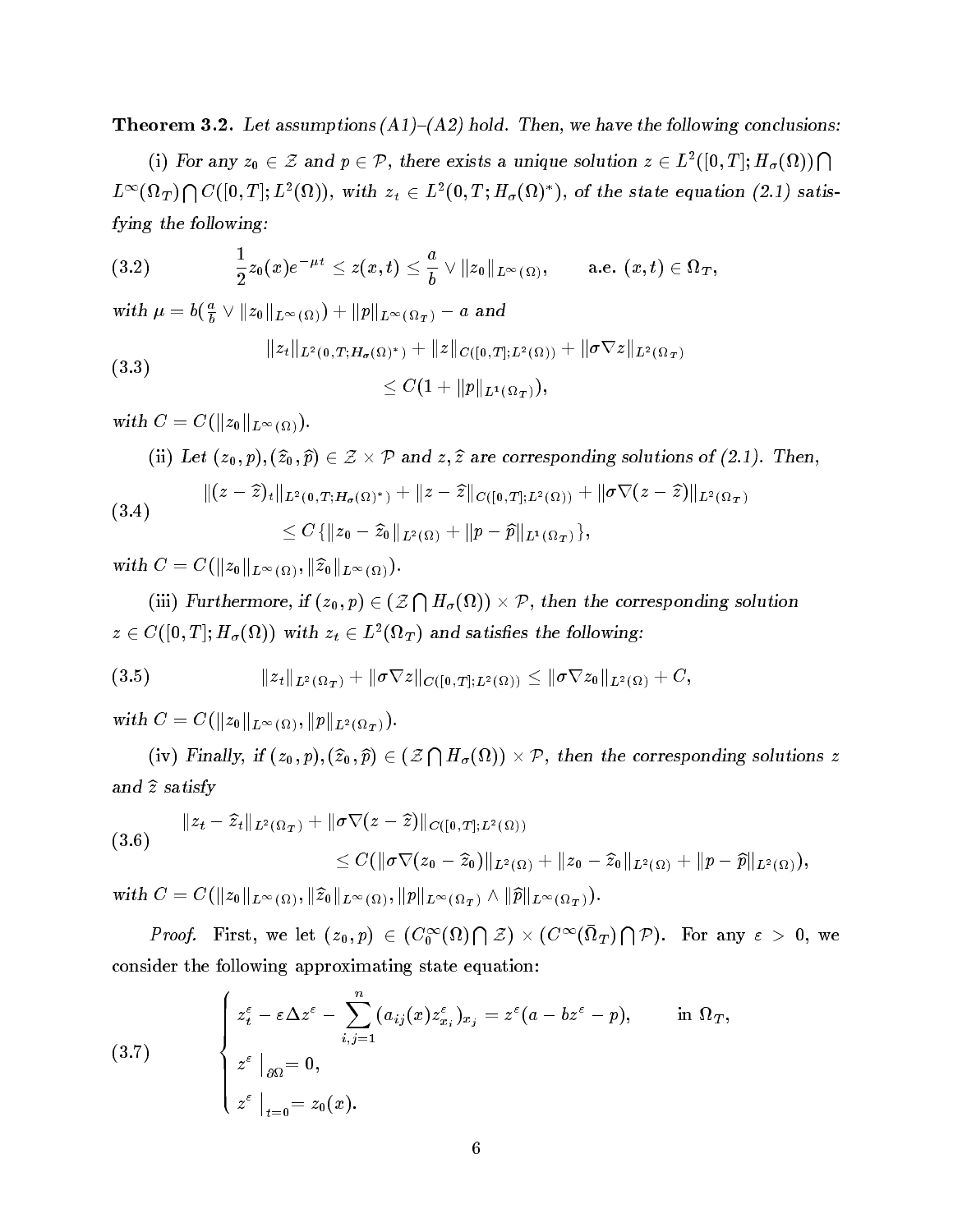I his problem admits a unique classical solution  $z^*$ . Similar to  $|9|$ , we can prove that

$$
(3.8) \qquad \qquad 0\leq z^{\varepsilon}(x,t)\leq \frac{a}{b}\vee \|z_0\|_{L^{\infty}(\Omega)}.
$$

where  $\alpha$  is the interior of the interior of the boundary of  $\alpha$  is the boundary  $\alpha$  in the boundary  $\alpha$ solution  $y^{\circ} \in W_0^{\pi_{\mathcal{P}}}(M)$  to the following problem ([1]):

$$
(3.9) \qquad \qquad \left\{ \begin{array}{l} -\,\varepsilon \Delta y^{\varepsilon} - \displaystyle \sum_{i,j=1}^{n}(a_{ij}y^{\varepsilon}_{x_i})_{x_j} \leq 0, \qquad \text{ in } \Omega, \\ \\ \displaystyle \frac{1}{2}z_0 \leq y^{\varepsilon} \leq z_0, \qquad \text{ in } \Omega, \\ y^{\varepsilon}\mid_{\partial \Omega} = 0. \end{array} \right.
$$

We let  $\mu = b(\frac{1}{b} \vee ||z_0||_{L^{\infty}(\Omega)}) + ||p||_{L^{\infty}(\Omega)} - a$  and let

(3.10) 
$$
\widetilde{z}^{\varepsilon}(x,t)=e^{-\mu t}y^{\varepsilon}(x), \qquad (x,t)\in \Omega_T.
$$

By  $(3.8)$ , we have

$$
(3.11) \quad \left\{ \begin{aligned} &(\widetilde{z}^\varepsilon-z^\varepsilon)_t-\varepsilon\Delta(\widetilde{z}^\varepsilon-z^\varepsilon)-\sum_{i,j=1}^n[a_{ij}(\widetilde{z}^\varepsilon-z^\varepsilon)_{x_i}]_{x_j}\leq-\mu(\widetilde{z}^\varepsilon-z^\varepsilon),\qquad\text{in }\Omega_T,\\ &(\widetilde{z}^\varepsilon-z^\varepsilon)\bigm|_{\partial\Omega}=0,\\ &(\widetilde{z}^\varepsilon-z^\varepsilon)\bigm|_{t=0}\leq0. \end{aligned} \right.
$$

By maximum principle, we have

$$
(3.12) \hspace{1cm} z^\varepsilon(x,t) \geq \widetilde{z}^\varepsilon(x,t) = e^{-\mu t} y^\varepsilon(x) \geq \frac{1}{2} e^{-\mu t} z_0(x), \qquad (x,t) \in \Omega_T.
$$

Now, we let  $(\hat{z}_0, \hat{p})$  be another pair of smooth data, and  $\hat{z}^{\epsilon}$  be the corresponding solution of (3.7). Then, the difference  $w = z^2 - z^2$  satisfies

(3.13)  

$$
\begin{cases}\nw_t - \varepsilon \Delta w - \sum_{i,j=1}^n (a_{ij}(x)w_{x_i})_{x_j} \\
= [a - b(z^{\varepsilon} + \hat{z}^{\varepsilon}) - p]w - (p - \hat{p})\hat{z}^{\varepsilon}, \quad \text{in } \Omega_T, \\
w \big|_{\partial \Omega} = 0, \\
w \big|_{t=0} = z_0(x) - \hat{z}_0(x).\n\end{cases}
$$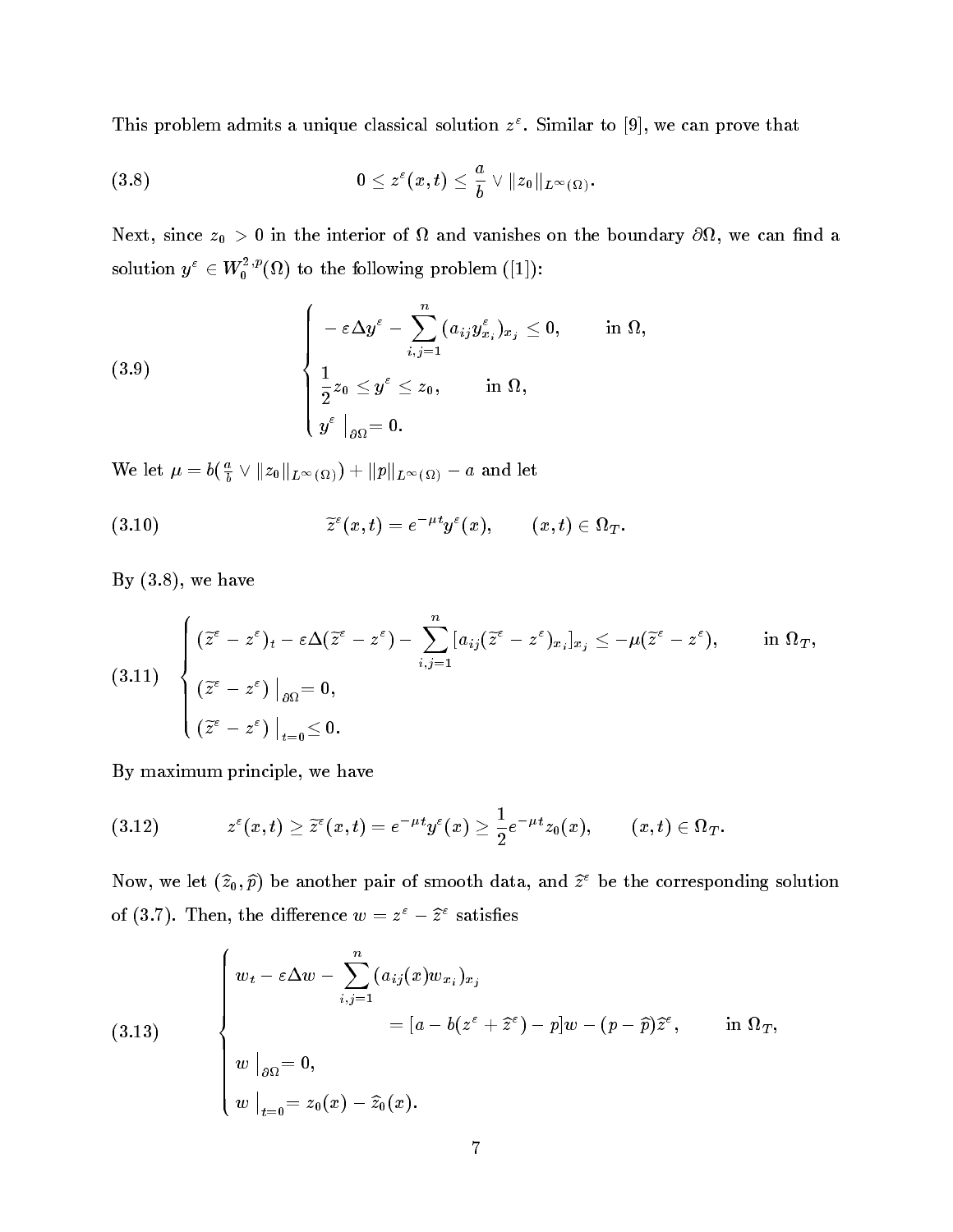, multiply the equation by w and integrate it on the control of  $\sim$ 

(3.14) 
$$
\frac{1}{2}\frac{d}{dt}\|w(\cdot,t)\|_{L^2(\Omega)}^2 + \varepsilon \|\nabla w(\cdot,t)\|_{L^2(\Omega)}^2 + \|\sigma \nabla w(\cdot,t)\|_{L^2(\Omega)}^2 \leq C(\|w(\cdot,t)\|_{L^2(\Omega)}^2 + \|p(\cdot,t)-\widehat{p}(\cdot,t)\|_{L^1(\Omega)}).
$$

By Gronwall's inequality, we have

$$
\|z^{\varepsilon}-\hat{z}^{\varepsilon}\|_{C([0,T];L^{2}(\Omega))}^{2}+\varepsilon\|\nabla(z^{\varepsilon}-\hat{z}^{\varepsilon})\|_{L^{2}(\Omega_{T})}^{2}+\|\sigma\nabla(z^{\varepsilon}-\hat{z}^{\varepsilon})\|_{L^{2}(\Omega_{T})}^{2}
$$
  

$$
\leq C\{\|z_{0}-\hat{z}_{0}\|_{L^{2}(\Omega)}^{2}+\|p-\hat{p}\|_{L^{1}(\Omega_{T})}\},\
$$

with  $C = C(\|z_0\|_{L^{\infty}(\Omega)}, \|z_0\|_{L^{\infty}(\Omega)})$ . Next, for any  $\varphi \in C_0^{\infty}(\Omega_T)$ , we have

(3.16) 
$$
\int_{\Omega_T} w_t \varphi = \int_{\Omega_T} \{ -\varepsilon \nabla w \cdot \nabla \varphi - \sigma \nabla w \cdot \sigma \nabla \varphi + [a - b(z^{\varepsilon} + \hat{z}^{\varepsilon}) - p] w \varphi \}.
$$

Then, by (3.15), it is clear that

(3:17) k(<sup>z</sup> zb" )tkL<sup>2</sup> (0;T ;H( ) ) Cfkz0 zb0k L2 ( ) <sup>+</sup> kp pbkL1 ( <sup>T</sup> )g;

with a constant similar to  $(3.15)$ .

now, multiply the equation in (3.13) by which in (3.13) by we have integrated it over  $\alpha$  , we have c

$$
\|w_t(\cdot,t)\|_{L^2(\Omega)}^2 + \frac{\varepsilon}{2} \frac{d}{dt} \|\nabla w(\cdot,t)\|_{L^2(\Omega)}^2 + \frac{1}{2} \frac{d}{dt} \|\sigma \nabla w\|_{L^2(\Omega)}^2 \n\leq [a+b(\|z^{\varepsilon}\|_{L^{\infty}(\Omega_T)} + \|\widehat{z}^{\varepsilon}\|_{L^{\infty}(\Omega_T)}) + \|p\|_{L^{\infty}(\Omega_T)}] \|w(\cdot,t)\|_{L^2(\Omega)} \|w_t(\cdot,t)\|_{L^2(\Omega)} \n+ \|\widehat{z}^{\varepsilon}\|_{L^{\infty}(\Omega_T)} \|p(\cdot,t) - \widehat{p}(\cdot,t)\|_{L^2(\Omega)} \|w_t(\cdot,t)\|_{L^2(\Omega)}.
$$

Then, by Cauchy-Schwartz inequality and Gronwall's inequality, we obtain

$$
\|z_t^{\varepsilon} - \hat{z}_t^{\varepsilon}\|_{L^2(\Omega_T)}^2 + \varepsilon \|\nabla (z^{\varepsilon} - \hat{z}^{\varepsilon})\|_{C([0,T];L^2(\Omega))}^2 + \|\sigma \nabla (z^{\varepsilon} - \hat{z}^{\varepsilon})\|_{C([0,T];L^2(\Omega))}^2
$$
  
(3.19)  

$$
\leq \varepsilon \|\nabla (z_0 - \hat{z}_0)\|_{L^2(\Omega)}^2 + C(\|\sigma \nabla (z_0 - \hat{z}_0)\|_{L^2(\Omega)}^2)
$$

$$
+ \|z_0 - \hat{z}_0\|_{L^2(\Omega)}^2 + \|p - \hat{p}\|_{L^2(\Omega_T)}^2),
$$

with  $C = \bigcup_{i=1}^{\infty} \big( \frac{1}{2} \big)$ ,  $\big( \frac{1}{2} \big)$ ,  $\big( \frac{1}{2} \big)$ ,  $\big( \frac{1}{2} \big)$ ,  $\big( \frac{1}{2} \big)$ ,  $\big( \frac{1}{2} \big)$ ,  $\big( \frac{1}{2} \big)$ ,  $\big( \frac{1}{2} \big)$ ,  $\big( \frac{1}{2} \big)$ ,  $\big( \frac{1}{2} \big)$ ,  $\big( \frac{1}{2} \big)$ ,  $\big( \frac{1}{2} \big)$  $\widehat{z}_0 = 0, \widehat{p} = 0$  in (3.15) and (3.17), which will imply  $\widehat{z}^{\epsilon} = 0$ , we have

(3:20) kz " <sup>t</sup> <sup>k</sup> L2 (0;T ;H( ) ) <sup>+</sup> kz "k C([0;T ];L2 ( )) <sup>+</sup> "krz "k L2 ( <sup>T</sup> ) <sup>+</sup> krz "k L2 ( <sup>T</sup> ) Cfkz0k L2 ( ) <sup>+</sup> kpkL1 ( <sup>T</sup> )g;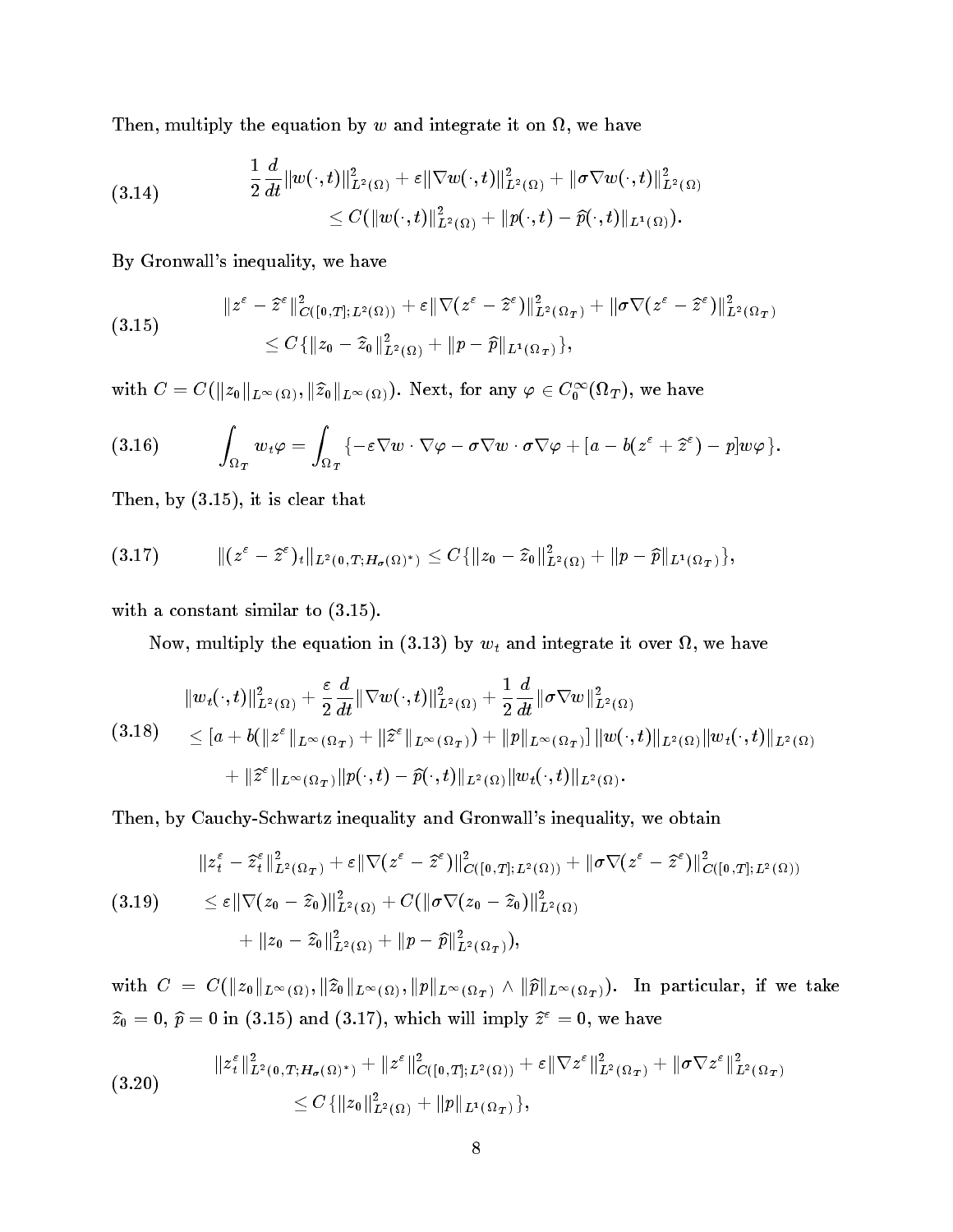$\cdots$  from  $\cdots$   $\cdots$   $\cdots$   $\cdots$   $\cdots$   $\cdots$   $\cdots$   $\cdots$ 

$$
(3.21) \t\t\t\t\mathbb{E}[||z_1||_{L^2(\Omega_T)}^2 + \varepsilon ||\nabla z^{\varepsilon}||_{C([0,T];L^2(\Omega))}^2 + ||\sigma \nabla z^{\varepsilon}||_{C([0,T];L^2(\Omega))}^2 \n\t\t\leq \varepsilon ||\nabla z_0||_{L^2(\Omega)}^2 + C(||\sigma \nabla z_0||_{L^2(\Omega)}^2 + ||z_0||_{L^2(\Omega)}^2 + ||p||_{L^2(\Omega_T)}^2),
$$

 $\cdots$ ...  $\sim$  C( $\|u_0\|_{L^{\infty}}$  ( $\Omega$ )).

Now, we let  $(z_0, p)$  be a pair of smooth data as above and let  $z$  be the corresponding solution of  $(3.7)$ . By  $[3]$ , we may assume that

(3.22) 
$$
\lim_{\varepsilon \to 0} \|z^{\varepsilon} - z\|_{C(\bar{\Omega}_T)} = 0,
$$

where  $z \in \mathcal{C}(M_T)$  being the unique viscosity solution of  $(2.1)$ . On the other hand, since  $z^\varepsilon$  satisfies  $(3.18)$  and  $(3.19)$ , and for any  $\eta\in W_2^{\mathsf{u},1}(\Omega_T)\bigcap L^2(0,T;H_\sigma(\Omega))$  with  $\eta\big|_{t=1}$  $\big|_{t = T} = 0$  $\cdots$  and  $\cdots$  $\big|_{\partial\Omega}=0, \text{ we have }$ 

(3.23) 
$$
\int_{\Omega_T} [-z^{\varepsilon} \eta_t + \varepsilon \nabla z^{\varepsilon} \cdot \nabla \eta + \sum_{i,j=1}^n a_{ij} z^{\varepsilon}_{x_i} \eta_{x_j}] dx dt \n= \int_{\Omega} z^{\varepsilon}_0(x) \eta(x,0) dx + \int_{\Omega_T} (a - bz^{\varepsilon} - p) z^{\varepsilon} \eta dx dt.
$$

Together with (3.20) and (3.22), we may assume that  $z \in L^2(0,1; H_\sigma(\Omega))$  with  $z_t \in L^2(\Omega)$  $L^-(0,1;H_\sigma(M))$  and

(3.24) 
$$
z^{\varepsilon} \stackrel{w}{\longrightarrow} z, \quad \text{in } L^{2}(\Omega_{T}) \text{ and in } L^{2}(0, T; H_{\sigma}(\Omega)),
$$

$$
z_{t}^{\varepsilon} \stackrel{w}{\longrightarrow} z_{t}, \quad \text{in } L^{2}(0, T; H_{\sigma}(\Omega)^{*}).
$$

Pass to the limit in  $(3.23)$ , we see that z is also a solution of  $(2.1)$  in the sense of Definition 3.1. Then, taking limits in (3.12), (3.20) and (3.21), we get (3.2), (3.3) and (3.5) for this  $\boldsymbol{z}$  .

Now, we let  $(\widehat{z}_0, \widehat{p})$  be another pair of smooth data and  $\widehat{z}$  is the corresponding viscosity solution of  $(2.1)$ , which is also a solution of  $(2.1)$  in the sense of Definition 3.1. Then, due to (3.15), (3.19) and the smoothness of the initial data and the controls, we see that (3.4) and  $(3.6)$  hold for z and  $\hat{z}$ .

 $\mathcal{L}(\mathcal{L}(\mathcal{L}))$  density argument, we can show that for any  $(\mathcal{L}(\mathcal{L}))$   $\subset$   $\mathcal{L}(\mathcal{L})$ , there exists a solution  $z \in C([0,T];L^2(\Omega)) \bigcap L^2(0,T;H_\sigma(\Omega)) \bigcap L^\infty(\Omega_T)$  with  $z_t \in L^2(0,T;H_\sigma(\Omega)^*)$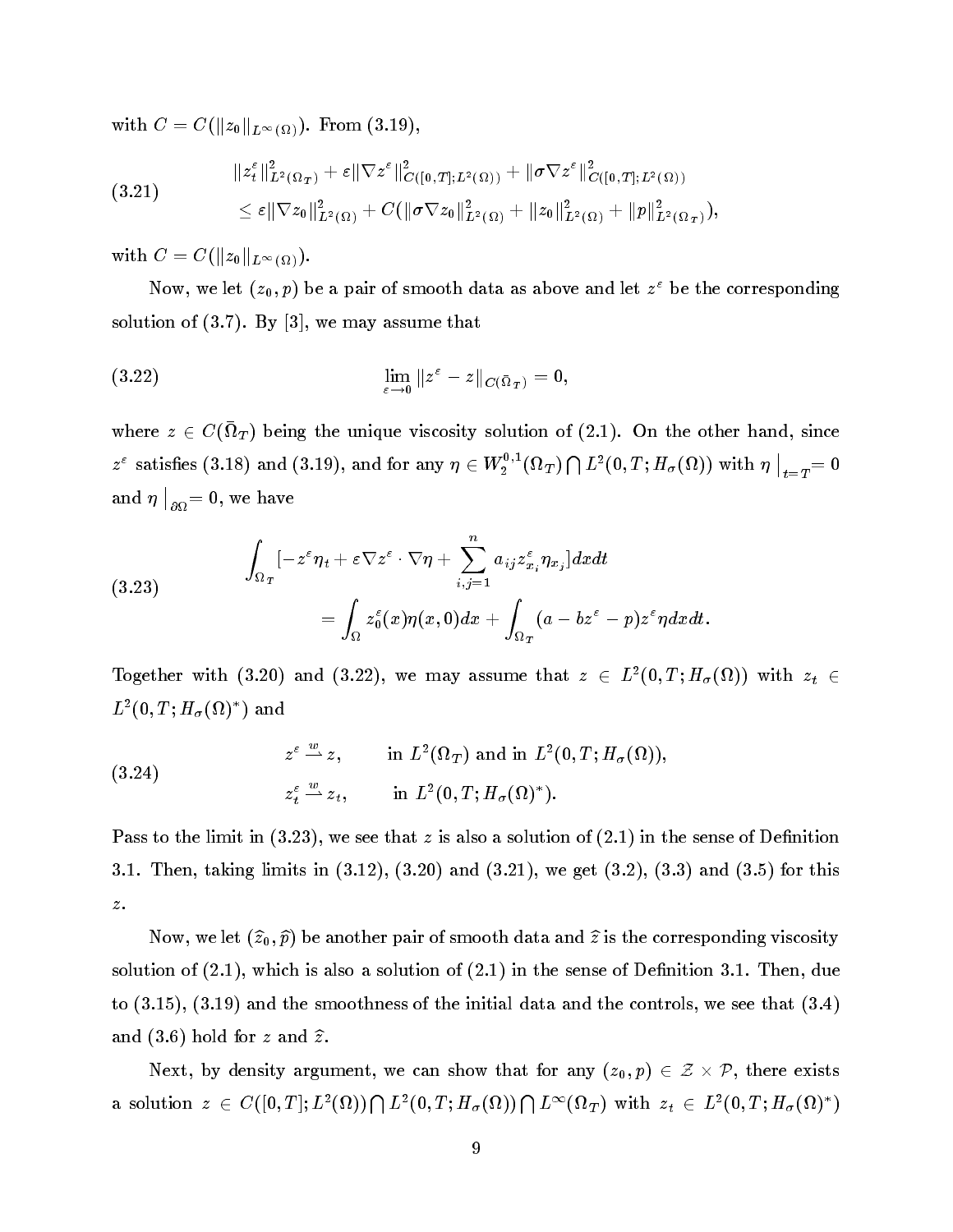satisfying estimates (3.2)-(3.3) and the solutions z and  $\hat{z}$  of (2.1) corresponding to  $(z_0, p)$ , (zb0; pb) 2 Z-P obtained by the above limiting process satisfy the estimate (3.4). This proves (i), except the uniqueness, and (ii). Also, we can prove (iii) and (iv) similarly.

We should note that estimate  $(3.4)$  does not implies the uniqueness of the solutions because it is only satisfied by the solutions obtained by the above vanishing viscosity method. To prove the uniqueness, we let z and  $\hat{z}$  be two solutions corresponding the pair  $\mathcal{L}_{\mathcal{L}}(x_0)$  is  $\mathcal{L}_{\mathcal{L}}(y_0)$  . For any the set  $\mathcal{L}_{\mathcal{L}}(y_0)$  is the definition

(3.25) 
$$
\eta(x,t) = \begin{cases} -\int_{t_1}^t w(x,s)ds, & \text{for } t \in [0,t_1), \\ 0, & \text{for } t \in [t_1,T]. \end{cases}
$$

Clearly,  $\eta \in L^{-1}(0,1; \Pi_{\sigma}(M))$  and  $\eta_{\perp}$  $\big|_{t=T} = 0$ . Also,  $w = -\eta_t$ . Now, by the definition of solutions, we have

(3.26) 
$$
\int_{\Omega_{t_1}} \{(\eta_t)^2 + \sigma \nabla w \cdot \sigma \nabla \eta\} dx dt = \int_{\Omega_{t_1}} [a - b(\widehat{z} + z) - p] w \eta dx dt.
$$

Then, it follows that

(3:27) ktk L<sup>2</sup> ( t1 ) <sup>+</sup> 1 kr(; 0)kL2 ( ) CktkL2 ( t1 )kkL2 ( t1 ):

This gives

(3:28) ktk L2 ( t1 ) Ckk L2 ( t1 )

Now, we let  $\zeta(x,t)=\int_0^t w(x,\tau)d\tau.$  Then, we see that for  $t\in[0,t_1],$ 

(3.29) 
$$
\zeta_t = w = -\eta_t, \qquad \eta(x,t) = \zeta(x,t_1) - \zeta(x,t).
$$

On the other hand,

$$
(3.30) \t\t\t\t\t\|\zeta(\cdot,t_1)\|_{L^2(\Omega)}^2=2\int_{\Omega}\int_0^{t_1}\zeta\zeta_t dtdx\leq \|\zeta\|_{L^2(\Omega_{t_1})}^2+\|\zeta_t\|_{L^2(\Omega_{t_1})}^2.
$$

Hence, combining  $(3.28)-(3.30)$ , we obtain

$$
(3.31) \qquad \qquad ||\zeta_t||_{L^2(\Omega_{t_1})}^2 \leq C ||\eta||_{L^2(\Omega_{t_1})}^2 \leq C ||\zeta(\cdot,t_1)||_{L^2(\Omega_{t_1})}^2 + C ||\zeta||_{L^2(\Omega_{t_1})}^2
$$
  

$$
\leq Ct_1 ||\zeta(\cdot,t_1)||_{L^2(\Omega)}^2 + C ||\zeta||_{L^2(\Omega_{t_1})}^2 \leq C_0 t_1 ||\zeta_t||_{L^2(\Omega_{t_1})}^2 + C ||\zeta||_{L^2(\Omega_{t_1})}^2.
$$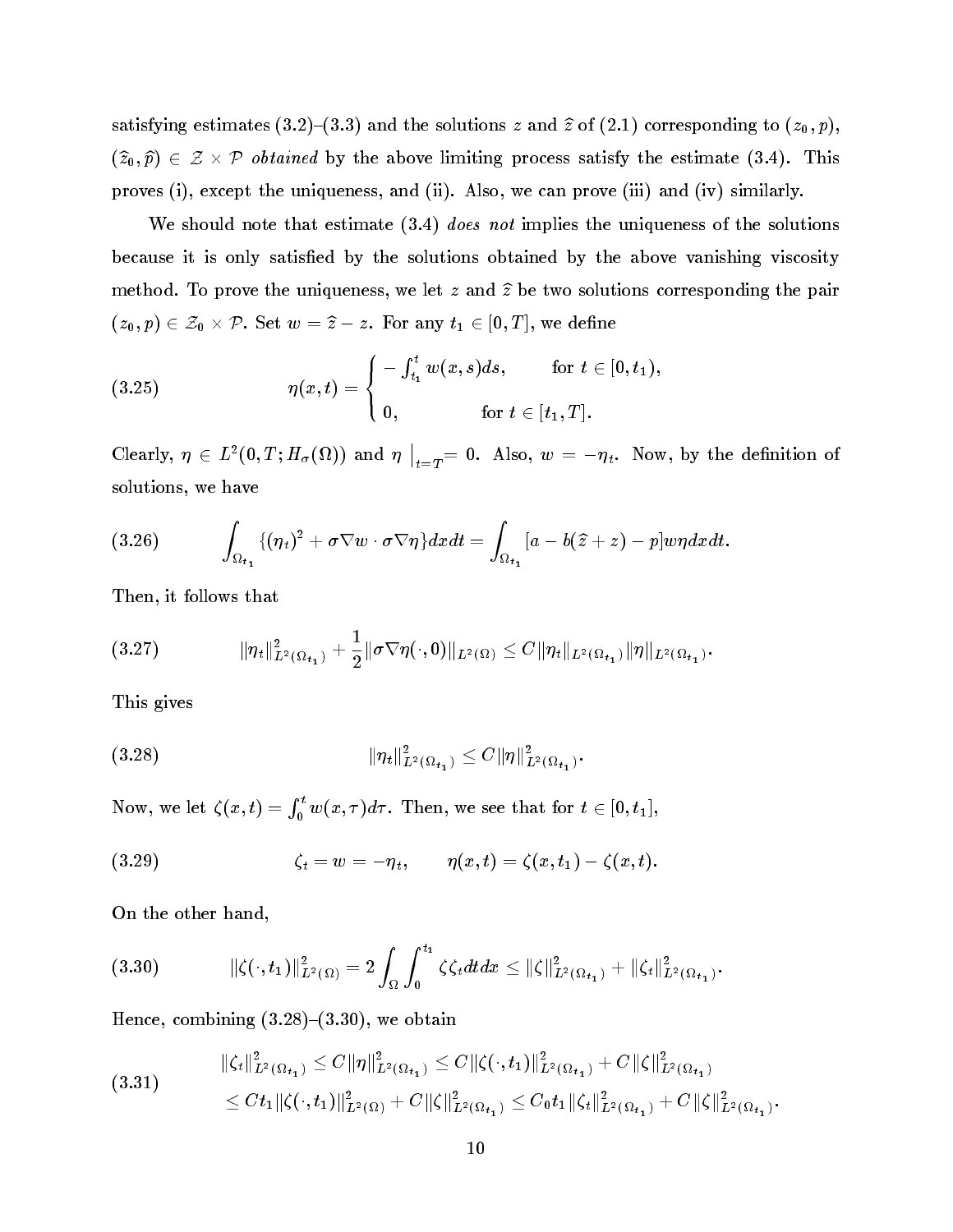The constant  $C_0$  in the above only depends on the bounds of z and  $\hat{z}$  and is independent of  $t_1 \in [0, T]$ . We now choose  $t_1 \in (0, T]$  so that  $C_0 t_1 \leq 1/2$ . Then, we see that

(3.32) 
$$
\|\zeta_t\|_{L^2(\Omega_t)}^2 \leq C \|\zeta\|_{L^2(\Omega_t)}^2, \qquad \forall t \in [0, t_1].
$$

 $i$ From this, we have

$$
(3.33)\quad \int_{\Omega}|\zeta(x,t)|^2dx=2\int_0^t\int_{\Omega}\zeta(x,s)\zeta_t(x,s)dxds\leq C\int_0^t\int_{\Omega}|\zeta|^2dxdt,\qquad t\in[0,t_1].
$$

Then, by Gronwall's inequality, we end up with  $\zeta = 0$  for  $t \in [0, t_1]$ . This implies  $z = \hat{z}$  for  $t \in [0, t]$ . Continuing this argument on  $[t]$ ; 2t1] and so on, we can conclude that  $x \in \mathcal{I}$ 口 The state of the state of the state of the state of the state of the state of the state of the state of the state of

Remark 3.3. We should note that in proving the above result, a key step is to obtain the strong convergence of  $z^+$  to  $z^-$  ins has been achieved via the notion of viscosity solutions. Here, we notice that condition (2.2) has not been used. From the result of  $\S4$ , we will see that if condition (2.2) holds, which will imply the compactness of certain embedding, then we do not need the notion of viscosity solutions. See the proof of Theorem 5.2.

Remark 3.4. Conclusion (3.2) means that whenever the initial state  $z_0$  is strictly  $p$  vertice in the state strictly  $p$  ( $p$  is the strictly positive in the state  $\lambda$  ,  $\lambda$  ,  $\lambda$  ,  $\lambda$  ,  $\lambda$  ,  $\lambda$  ,  $\lambda$ classical for the case of nondegenerate parabolic equations and for ordinary differential equations (corresponding to the case with  $\sigma(x) \equiv 0$ ). Thus it is natural to have positivity of z(x; t) <sup>&</sup>gt; 0 (x; t) 2 <sup>T</sup> in our general case. We should point out that Theorem 3.2 also holds if  $z_0$  is just nonnegative. To achieve this, we only need to make approximation of  $z_0$ from above.

Let the result  $S$ ,  $S$ ,  $S$  and  $S$  and  $S$  and  $S$  are  $S$  control the state  $S$  is in  $C(3T)$ , by viscosity solution theory ([3]).

#### §4. Optimal Controls.

In this section, we first present an existence of optimal control for our Problem  $P_{K,M}$ . The key result is the following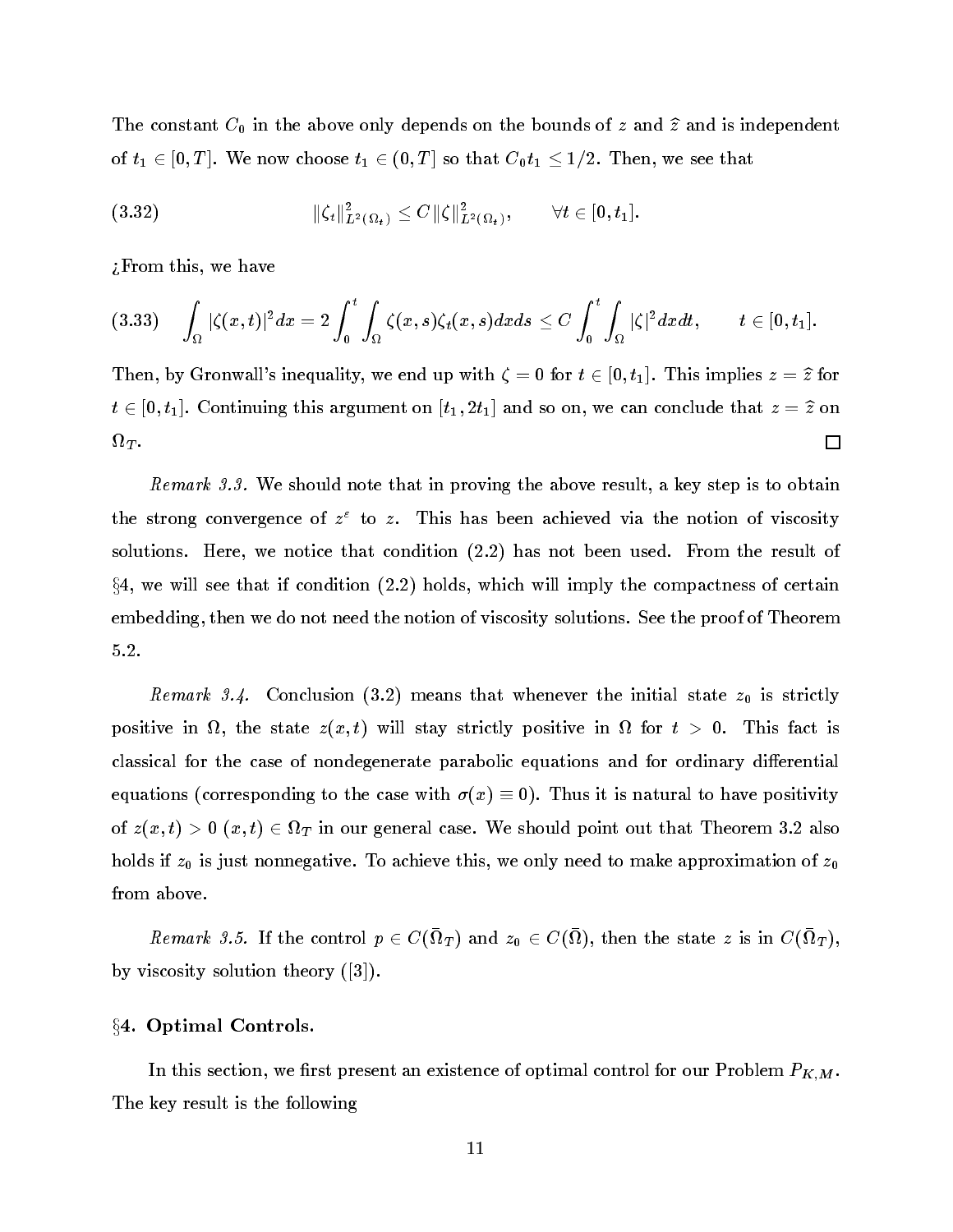Lemma 4.1. Let  $(A1)-(A3)$  holds. Then, for any  $q > 2$ , the following imbedding is compact:

(4.1) 
$$
L^{q}(\Omega) \bigcap H_{\sigma}(\Omega) \hookrightarrow L^{2}(\Omega_{T}).
$$

*Proof.* Let  $\{y^k, k \geq 1\}$  be a sequence in  $L^q(\Omega) \bigcap H_\sigma(\Omega)$  with

(4.2) 
$$
\|y^k\|_{L^q(\Omega)}, \ \|\sigma \nabla y^k\|_{L^2(\Omega)} \leq C, \qquad \forall k \geq 1.
$$

Without loss of generality, we assume that

(4.3) 
$$
y^k \stackrel{w}{\rightharpoonup} 0, \qquad \text{in } L^2(\Omega), \quad (k \to \infty).
$$

We need to show that there exists a subsequence  $\{y^{k_m}\}\$  which strongly converges to 0 in  $L^-(M)$ . To show this, we pick an  $m \geq 1$ . By (2.2), there exists a  $\sigma_m > 0$ , such that

(4.4) 
$$
\quad \text{meas } \{x \in \Omega \mid \{a_{ij}(x)\} \leq \delta_m I\} < \frac{1}{m}.
$$

Let us set

(4.5) 
$$
\Omega^m \equiv \{x \in \Omega \mid \{a_{ij}(x)\} > \delta_m I\},\
$$

which is an open set. By (4.2), we see that

(4.6) 
$$
\|\nabla y^k\|_{L^2(\Omega^m)} \leq C, \qquad \forall k \geq 1.
$$

Hence, we may also assume that

(4.7) 
$$
y^k \stackrel{s}{\rightarrow} 0
$$
, in  $L^2(\Omega^m)$ ,  $(k \rightarrow \infty)$ .

Then, we have some  $k_m$ , with  $k_m > k_{m-1}$ , such that

(4.8) 
$$
\|y^{k_m}\|_{L^2(\Omega^m)} < \frac{1}{m}.
$$

Hence, combining (4.4) and (4.8), we end up with

(4.9) 
$$
||y^{k_m}||_{L^2(\Omega)} \le ||y^{k_m}||_{L^2(\Omega^m)} + ||y^{k_m}||_{L^2(\Omega \setminus \Omega^m)}
$$

$$
\le \frac{1}{m} + ||y^{k_m}||_{L^q(\Omega)} \left(\frac{1}{m}\right)^{\frac{q-2}{2q}} < \frac{1}{m} + C\left(\frac{1}{m}\right)^{\frac{q-2}{2q}}.
$$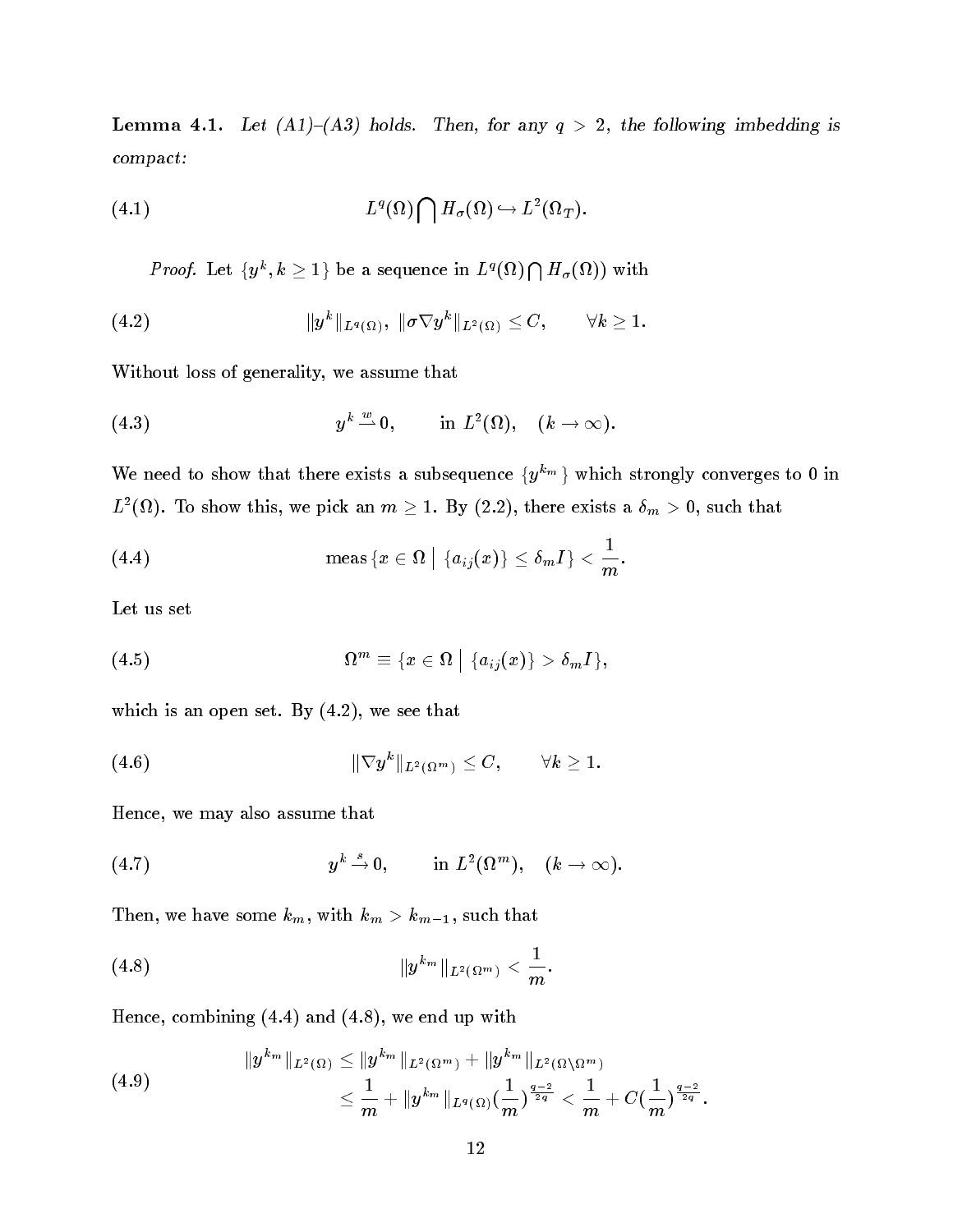This completes the proof.

Our first main result of this section is the following theorem.

**Theorem 4.2.** Let assumptions (A1)–(A3) hold. Then, for any  $K, M > 0$ , Problem  $P_{K,M}$ admits at least one optimal control.

*Proof.* Let  $\{p^k, k \geq 1\} \subset P_M$  be a minimizing sequence and let zee be the state corresponding to  $p^{\alpha}$ . Then,  $p^{\alpha}$  is bounded. Thus, by (3.3), we have that

(4.10) 
$$
||z_t^k||_{L^2(0,T;H_{\sigma}(\Omega)^*)} + ||z^k||_{L^2(0,T;H_{\sigma}(\Omega))} \leq C. \qquad \forall k \geq 1.
$$

Then, we may assume that

(4.11) 
$$
z^k \stackrel{w}{\longrightarrow} \bar{z}, \quad \sigma \nabla z^k \stackrel{w}{\longrightarrow} \sigma \nabla \bar{z}, \quad \text{in } L^2(\Omega_T),
$$

$$
z_t^k \stackrel{w}{\longrightarrow} \bar{z}_t, \quad \text{in } L^2(0,T;H_\sigma(\Omega)^*),
$$

for some  $z \in L^2(0,1; H_{\sigma}(M))$  with  $z_t \in L^2(0,1; H_{\sigma}(M))$  and also,

(4:12) <sup>p</sup> <sup>k</sup> w\*p; in L2 ( <sup>T</sup> );

for some  $p \in L^-(M_T)$ . On the other hand, by above Lemma 4.1 and [12, p.60, Proposition] 4.2], we may also assume that

(4.13) 
$$
\lim_{k \to \infty} \|z^k - \bar{z}\|_{L^2(\Omega_T)} = 0.
$$

Then we see that  $\bar{z}$  is the solution of (2.1) corresponding to  $\bar{p}$ . Moreover, by Fatou's lemma, we have

(4.14) 
$$
J(\bar{p}) \leq \underline{\lim}_{k \to \infty} J(p^k) = \inf_{p \in \mathcal{P}} J(p).
$$

Hence,  $\bar{p}$  is an optimal control.

Now, let us derive the following optimality conditions for solutions to Problem  $P_{K,M}$ , by differentiating the cost functional  $J(p)$  and the state function  $z = z(p)$  with respect to the control <sup>p</sup> at an optimal control.

 $\Box$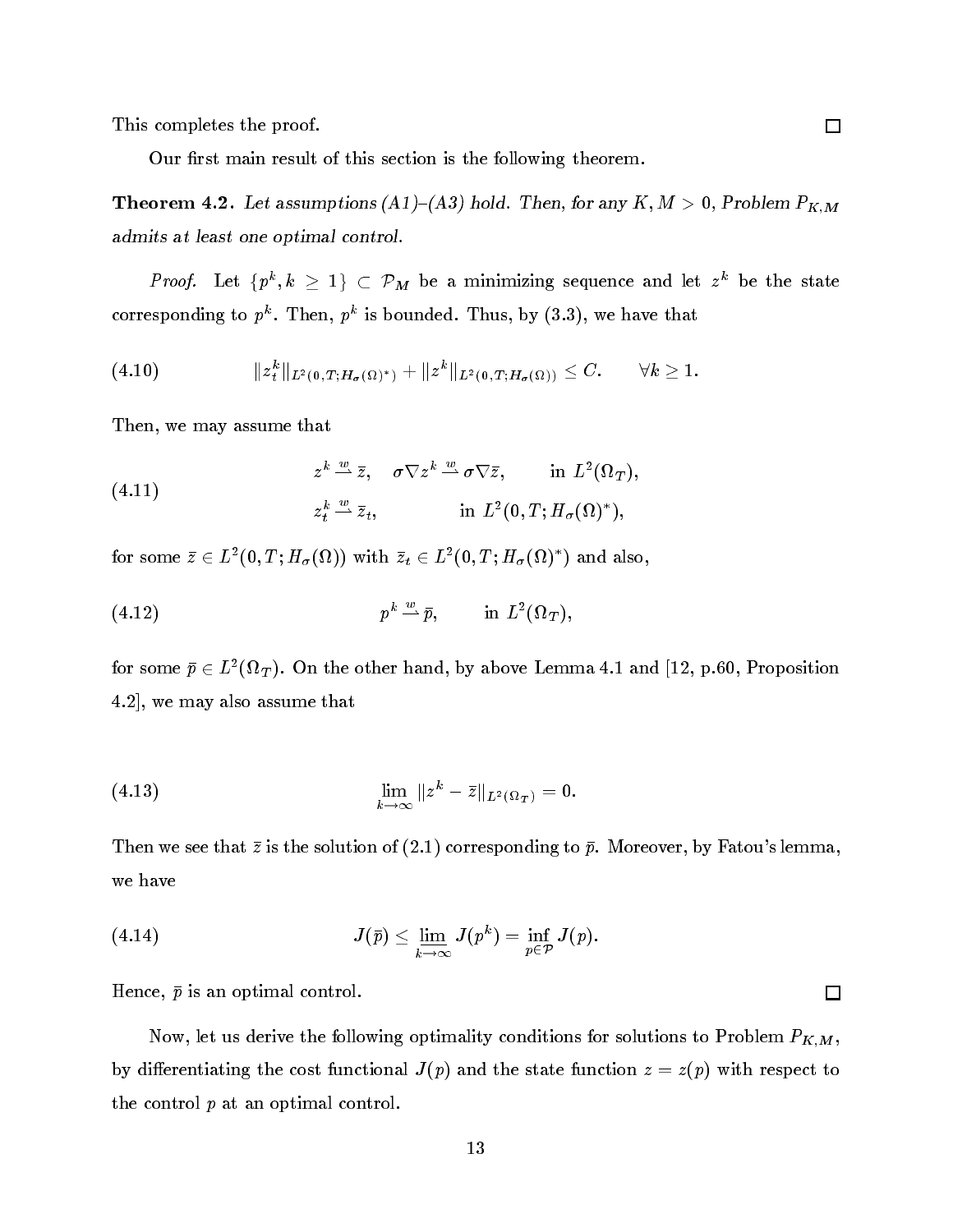**Theorem 4.3.** Let  $(A1)$ – $(A3)$  hold. Let  $K, M > 0$  and  $z_0 \in \mathcal{Z}$ . Let  $\bar{p} \in \mathcal{P}_M$  be an optimal control and  $\bar{z}$  be the corresponding state for Problem  $P_{K,M}$ . Then, there exists a function  $\lambda \in C([0,T];L^2(\Omega)) \bigcap L^2(0,T;H_\sigma(\Omega))$  satisfying the adjoint equation

(4.15) 
$$
\begin{cases}\n-\lambda_t - \sum_{i,j=1}^n (a_{ij}\lambda_{x_i})_{x_j} = (a - 2b\bar{z} - r - \bar{p})\lambda + \alpha \bar{z} + \beta \bar{p}^2, & \text{in } \Omega_T, \\
\lambda \big|_{\partial \Omega} = 0, & \\
\lambda \big|_{t=T} = 0,\n\end{cases}
$$

such that the optimal control  $\bar{p}$  satisfies

(4.16) 
$$
\bar{p} = \min\{M, \frac{\lambda}{2\beta}\}, \quad \text{on } \Omega_T.
$$

Moreover, if

(4.17) 
$$
M \geq \frac{\alpha}{2\beta} e^{(a-r)T} (\frac{a}{b} \vee K),
$$

then,

(4.18) 
$$
\bar{p} = \frac{\lambda}{2\beta}, \quad \text{on } \Omega_T.
$$

*Proof.* Let  $\bar{p} \in \mathcal{P}_M$  be an optimal control and  $\bar{z}$  be the corresponding state. Let  $n \in L$  such that

$$
(4.19) \qquad \qquad \bar{p}+\varepsilon h\in \mathcal{P}_M, \qquad \text{ for all sufficiently small $\varepsilon>0$}.
$$

Let  $z^{\epsilon}$  be the state corresponding to  $\bar{p}+\varepsilon h$ . Then, by (3.4), we have  $z^{\epsilon} \to \bar{z}$  in  $L^{2}(0,T;$  $H_{\sigma}(M)$  and the function  $\zeta^* = \frac{1}{\varepsilon}(z^* - z)$  satisfies the following:

$$
(4.20) \quad \left\{ \begin{array}{l} \xi^{\varepsilon}_t - \displaystyle\sum_{i,j=1}^n (a_{ij}\xi^{\varepsilon}_{x_i})_{x_j} = \xi^{\varepsilon}[a - b(z^{\varepsilon} + \bar{z}) - \bar{p}] - h z^{\varepsilon}, \qquad \text{in} \ \Omega_T, \\ \xi^{\varepsilon} \mid_{\partial\Omega} = 0, \\ \xi^{\varepsilon} \mid_{t=0} = 0. \end{array} \right.
$$

By the results of  $\S 3$ , we see that

(4:21) k " <sup>t</sup> kL<sup>2</sup> (0;T ;H( ) ) <sup>+</sup> k "kL2 ( <sup>T</sup> ) <sup>+</sup> kr "kL2 ( <sup>T</sup> ) C; 8"<sup>&</sup>gt; 0: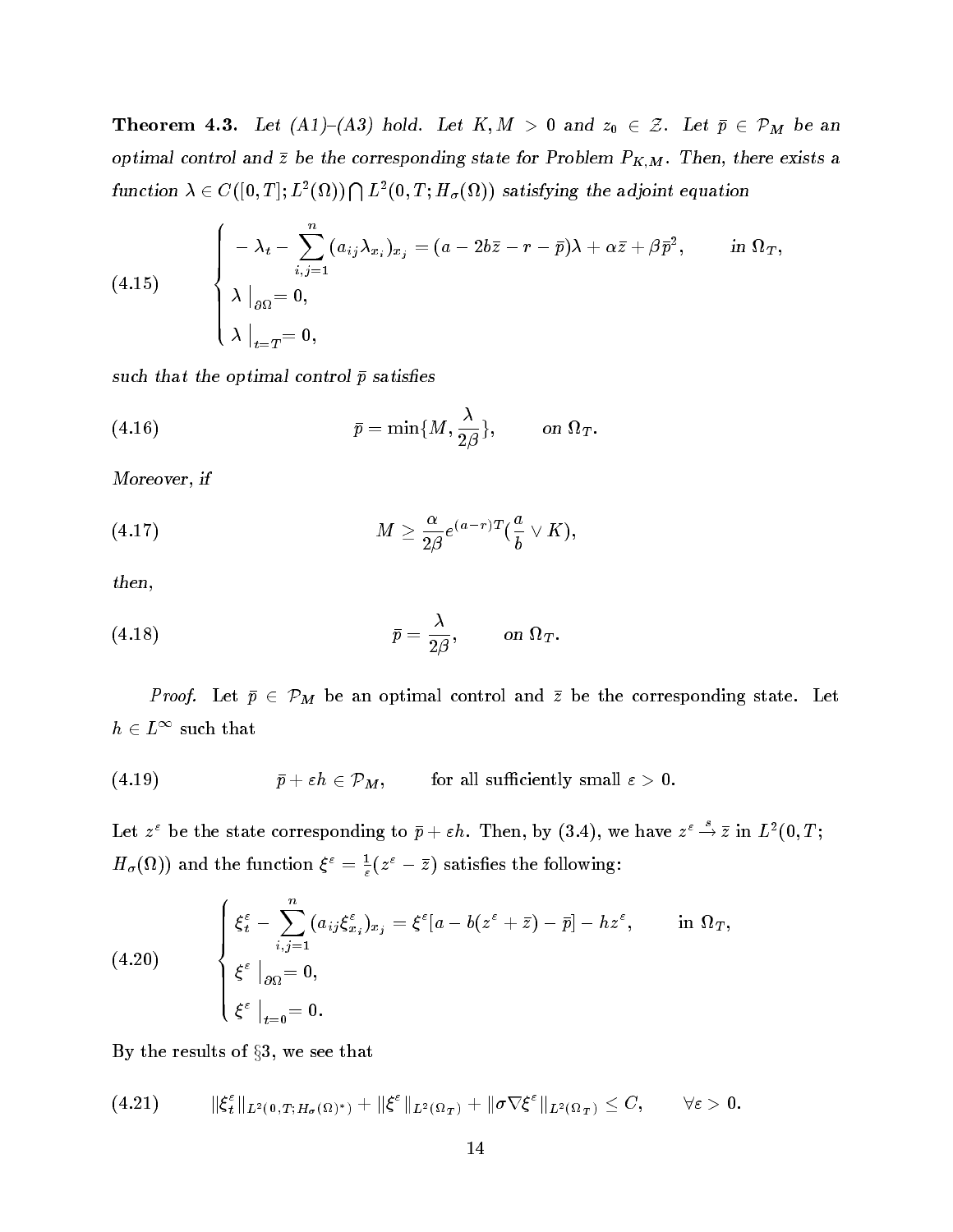Hence, we may assume that for some  $\zeta \in L^2(0,1;H_\sigma(M))$  with  $\zeta_t \in L^2(0,1;H_\sigma(M))$ ,

(4.22) 
$$
\xi^{\varepsilon} \stackrel{w}{\longrightarrow} \xi, \qquad \text{in } L^{2}(0,T;H_{\sigma}(\Omega)),
$$

$$
\xi^{\varepsilon} \stackrel{w}{\longrightarrow} \xi_{t}, \qquad \text{in } L^{2}(0,T;H_{\sigma}(\Omega)^{*}).
$$

Since the equation for  $\zeta^*$  is finear, passing to the finite in (4.20) shows that  $\zeta$  is the unique solution of the variational system:

(4.23) 
$$
\begin{cases} \xi_t - \sum_{i,j=1}^n (a_{ij}\xi_{x_i})_{x_j} = \xi[a - 2b\bar{z} - \bar{p}] - h\bar{z}, & \text{in } \Omega_T, \\ \xi \big|_{\partial\Omega} = 0, \\ \xi \big|_{t=0} = 0. \end{cases}
$$

Next, by the optimality of  $\bar{p}$ , we have

(4.24)  
\n
$$
0 \leq \lim_{\varepsilon \to 0} \frac{J(\bar{p} + \varepsilon h) - J(\bar{p})}{\varepsilon} = \int_{\Omega_T} e^{-rt} \{(\alpha \bar{z} + \beta \bar{p}^2)\xi + 2\beta \bar{z}\bar{p}h\} dxdt.
$$

We let  $\lambda$  be the unique solution of (4.15). The existence and uniqueness of such a solution follows from a similar argument of  $\S 3$ . Then, substituting from the adjoint equation into  $(4.24)$  and integrating by parts gives (see [9])

(4.25) 
$$
\int_{\Omega_T} e^{-rt} \bar{z} h(2\beta \bar{p} - \lambda) dx dt \geq 0.
$$

Now, let us make some observations on the above. First of all, since

$$
\alpha \bar{z} + \beta \bar{p}^2 \geq 0,
$$

by maximum principle, we see that

$$
\bar{\lambda} \geq 0.
$$

Next, by denition of <sup>Z</sup> (see x2), since z0 2 Z, it is strictly positive in . By (3.2), the optimal state  $\alpha$  is strictly positive in the set for  $\alpha$  and the set for  $\alpha$  , we may choose the set nonnegative h with support contained in this set. Then,  $(4.25)$  and  $(4.27)$  lead

$$
\lambda = 0, \qquad \text{on } {\bar p} = 0.
$$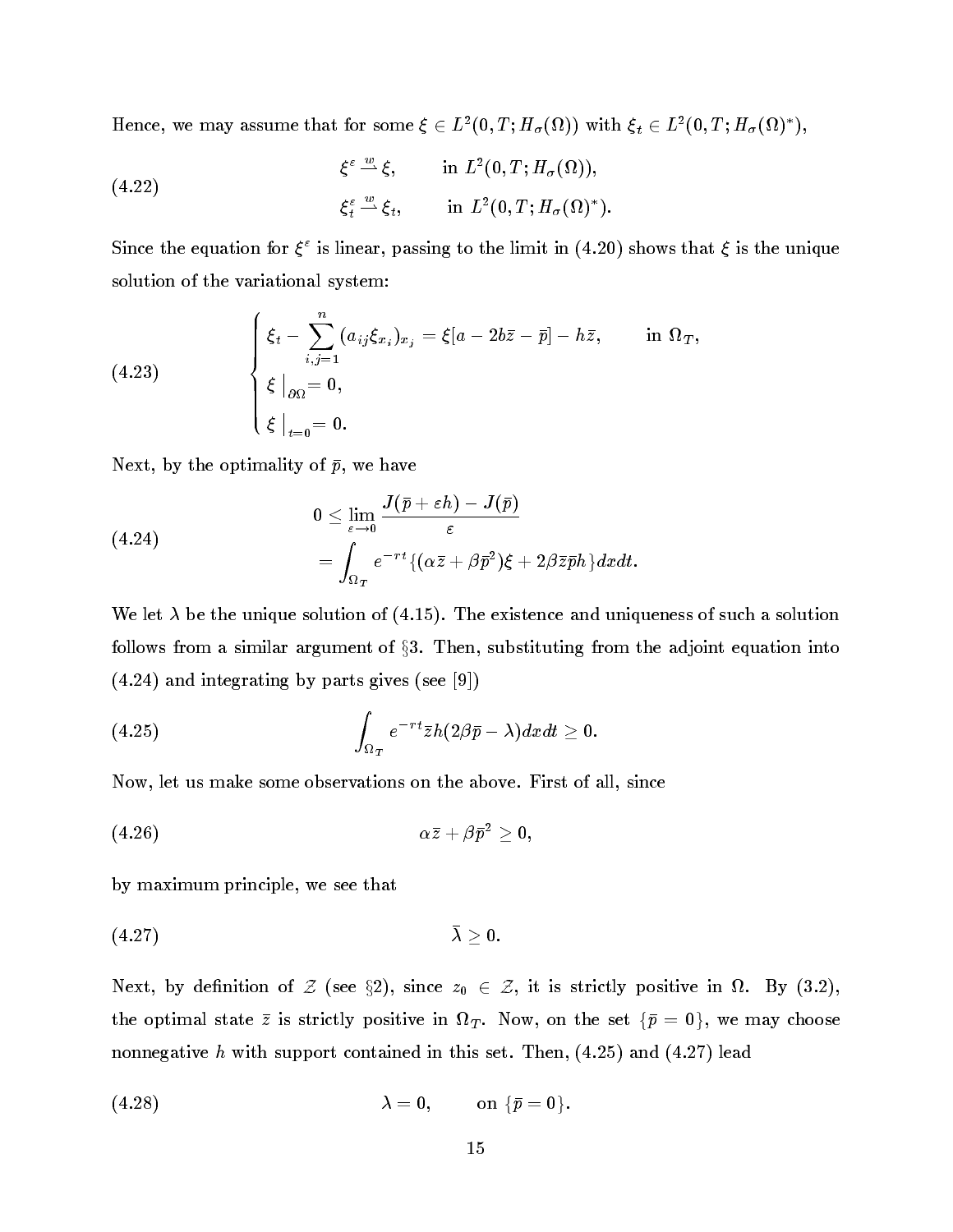On the set  $\{\bar{p} = M\}$ , we may choose non-positive h with support contained in this set. Then, (4.25) gives

$$
(4.29) \hspace{3.1em} M = \bar{p} \leq \frac{\lambda}{2\beta}, \hspace{1em} \text{on } \{\bar{p} = M\}.
$$

Using  $h$  with arbitrary sign, we clearly have that

$$
\bar{p}=\frac{\lambda}{2\beta},\qquad\text{ on }\{0<\bar{p}
$$

Thus, combining the above, we obtain  $(4.16)$ . Next, we let M and K satisfy  $(4.17)$ . By  $(4.15)-(4.16)$ , we see that

(4.31) 
$$
\beta \bar{p}^2 - \bar{p}\lambda = \beta \bar{p}(\bar{p} - \frac{\lambda}{\beta}) \leq 0.
$$

We let  $\Lambda$  be the solution of the following problem:

(4.32) 
$$
\begin{cases}\n-\Lambda_t - \sum_{i,j=1}^n (a_{ij}\Lambda_{x_i})_{x_j} = (a-r)\Lambda + \alpha \bar{z}, & \text{in } \Omega_T, \\
\Lambda \big|_{\partial \Omega} = 0, \\
\Lambda \big|_{t=T} = 0.\n\end{cases}
$$

By maximum principle, we have that

$$
(4.33) \t\t 0 \leq \lambda \leq \Lambda, \t\t \text{in } \Omega_T.
$$

On the other hand, we can prove that (note (3.2))

$$
(4.34) \qquad \qquad 0\leq \Lambda(x,t)\leq e^{(a-r)T}\alpha\|\bar{z}\|_{L^{\infty}(\Omega_T)}\leq \alpha e^{(a-r)T}(\frac{a}{b}\vee\|z_0\|_{L^{\infty}(\Omega)})\leq 2\beta M,\\[0.4cm] (x,t)\in \Omega_T.
$$

Then, it follows that

$$
(4.35) \qquad \qquad \frac{\lambda}{2\beta} \leq M.
$$

Hence, (4.18) follows.

Remark 4.4. We see that in proving Theorem 4.4, the condition (2.2) is not needed.

 $\Box$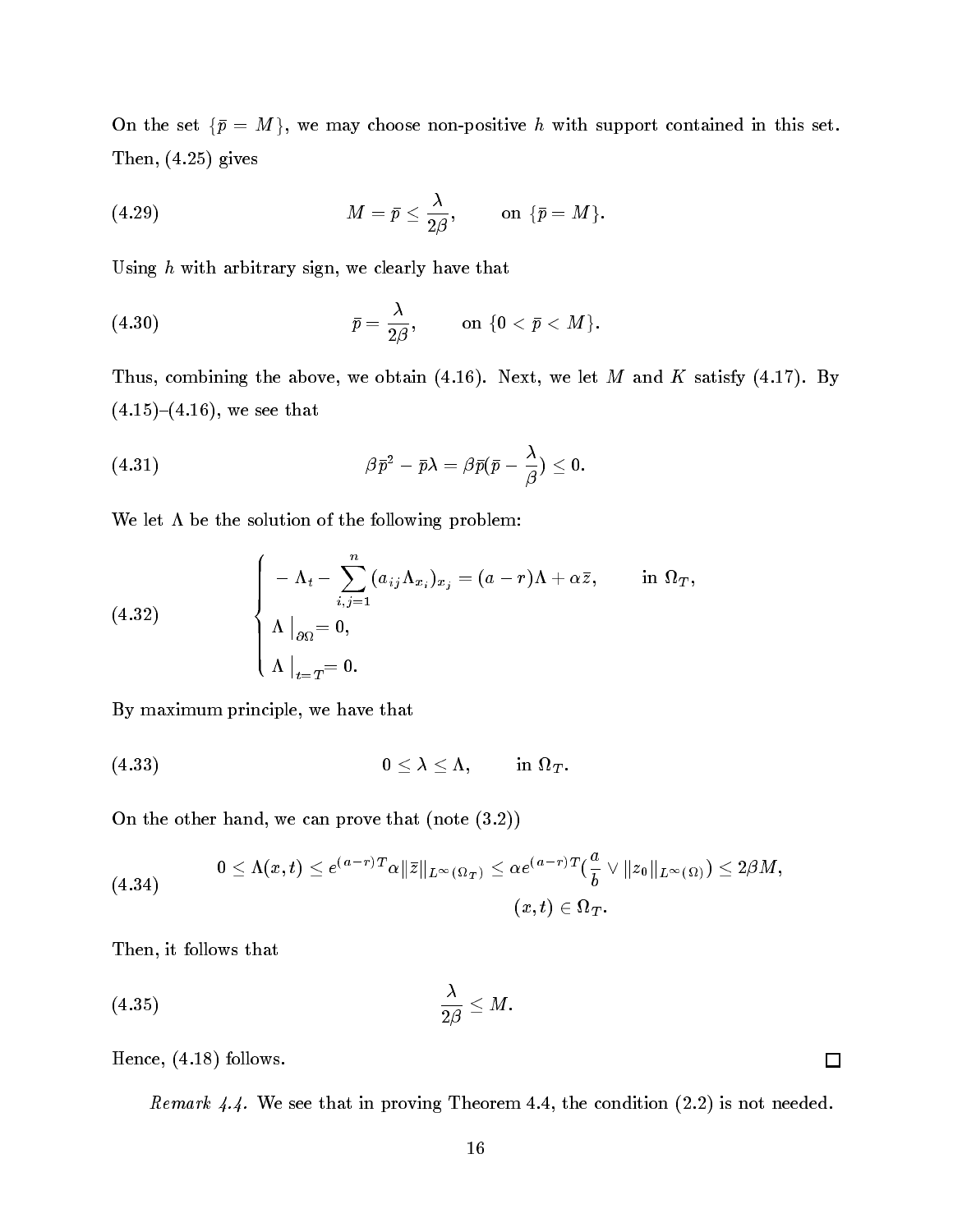Now, we let z is an optimal state for the Problem  $P_{K,M}$  with K and M satisfying (4.17). Let  $\lambda$  be the solution of (4.15) with  $\bar{p} \in \mathcal{P}_M$  being an optimal control satisfying (4.18). Then, substituting the characterization of the optimal control, (4.18), into (2.1) and (4.15), we obtain the following coupled two-point boundary value problem:

$$
(4.36)
$$
\n
$$
\begin{cases}\nz_t - \sum_{i,j=1}^n (a_{ij} z_{x_i})_{x_j} = az - bz^2 - \frac{\lambda}{2\beta}z, \\
-\lambda_t - \sum_{i,j=1}^n (a_{ij} \lambda_{x_i})_{x_j} = a\lambda - 2bz\lambda - r\lambda - \frac{\lambda^2}{4\beta} + \alpha z, \\
z \mid_{\partial\Omega} = \lambda \mid_{\partial\Omega} = 0, \\
z \mid_{t=0} = z_0, \\
\lambda \mid_{t=T} = 0.\n\end{cases}
$$

This system is called the optimality system for our Problem  $P_{K,M}$ . By the "existence of an optimal control" result, we know that (4.36) admits a solution  $(z, \lambda)$ . In the rest of this section, we prove that for  $T$  is small, the solution to the above optimality system is unique. In [9], such a result was proved for nondegenerate case. Let us now state and prove our result.

**Theorem 4.5.** Let (A1)–(A3) hold. Then, provided  $T > 0$  is small enough, (4.36) admits at most one solution.

*Proof.* Suppose  $(z, \lambda)$  and  $(\widehat{z}, \widehat{\lambda})$  are two solutions. Set

(4.37)  

$$
w = \hat{z} - z, \qquad v = \hat{\lambda} - \lambda,
$$

$$
\eta(x, t) = \int_t^T w(x, s) ds, \qquad q(x, t) = \int_0^t v(x, s) ds.
$$

Then, we see that

<sup>Z</sup>

(4.38) 
$$
\eta(x,T) = 0, \qquad q(x,0) = 0; \qquad \eta_t = -w, \qquad q_t = w.
$$

Using  $\eta$  and  $q$  as test functions in the equations for w and v, respectively, we obtain

$$
\int_{\Omega_T} [w(-\eta_t) + vq_t + a_{ij}w_{x_i}\eta_{x_j} + a_{ij}v_{x_i}q_{x_j}]
$$
\n
$$
= \int_{\Omega_T} [aw\eta - b(\hat{z} + z)w\eta - \frac{1}{2\beta}(\lambda w + v\hat{z})\eta + (a - r)vq
$$
\n
$$
- 2b(w\lambda + v\hat{z})q - \frac{1}{4\beta}(\hat{\lambda} + \lambda)vq + \alpha wq].
$$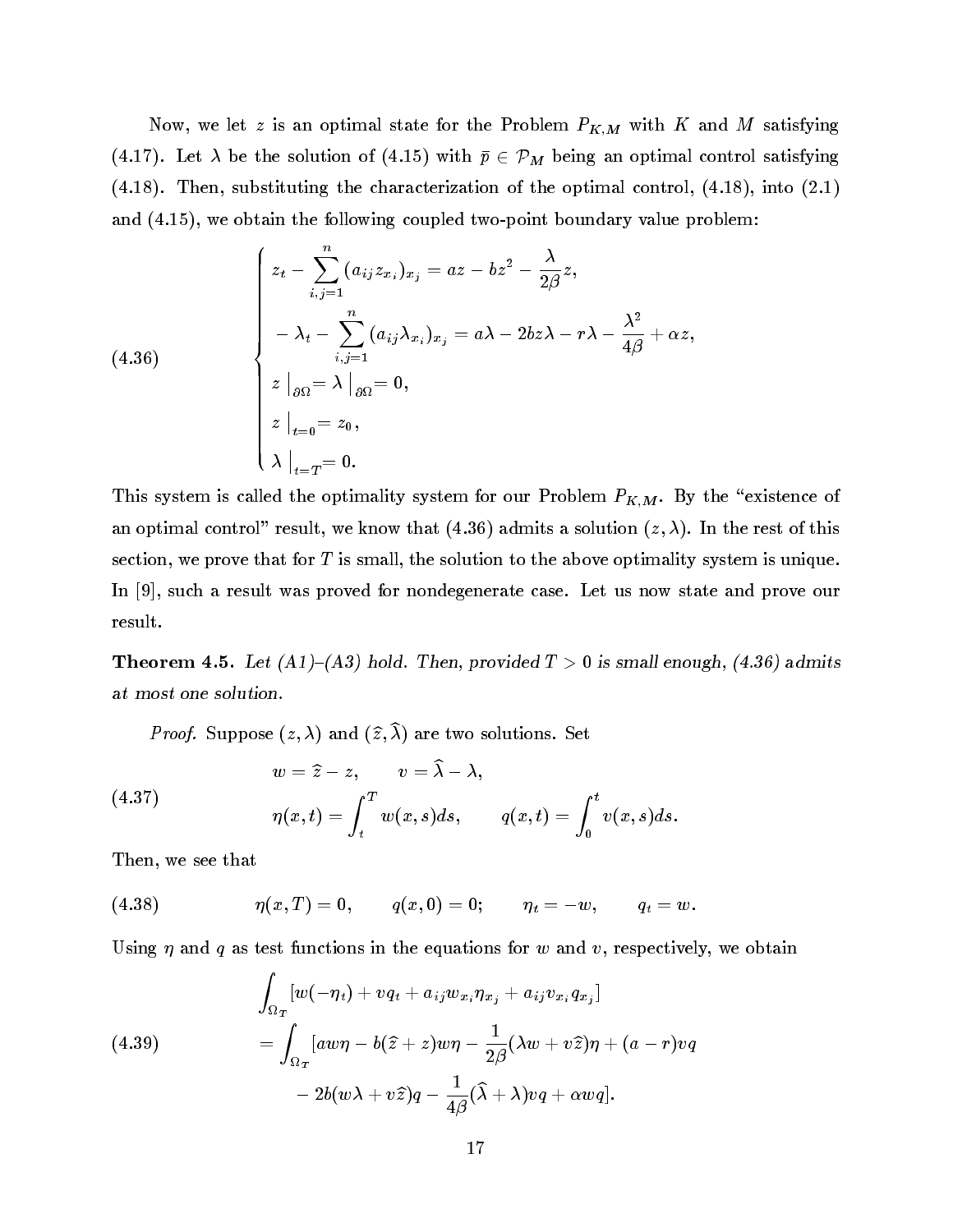Then,

$$
\|\eta_t\|_{L^2(\Omega_T)}^2 + \|q_t\|_{L^2(\Omega_T)}^2 + \frac{1}{2} \|\sigma \nabla \eta(\cdot, 0)\|_{L^2(\Omega)}^2 + \frac{1}{2} \|\sigma \nabla q(\cdot, T)\|_{L^2(\Omega)}^2
$$
  
(4.40)  

$$
\leq C \{ \|\eta_t\|_{L^2(\Omega_T)} \|\eta\|_{L^2(\Omega_T)} + \|q_t\|_{L^2(\Omega_T)} \|\eta\|_{L^2(\Omega_T)}
$$

$$
+ \|\eta_t\|_{L^2(\Omega_T)} \|q\|_{L^2(\Omega_T)} + \|q_t\|_{L^2(\Omega_T)} \|q\|_{L^2(\Omega_T)} \}.
$$

This yields

(4.41) 
$$
\|\eta_t\|_{L^2(\Omega_T)}^2+\|q_t\|_{L^2(\Omega_T)}^2\leq C\{\|\eta\|_{L^2(\Omega_T)}^2+\|q\|_{L^2(\Omega_T)}^2\}.
$$

Next, we let

(4.42) 
$$
\zeta(x,t) = \int_0^t w(x,s)ds.
$$

Then,

(4.43) 
$$
\zeta_t = w = -\eta_t, \qquad \eta(x,t) = \zeta(x,T) - \zeta(x,t),
$$

and

(4.44) 
$$
\|\zeta(\cdot,T)\|_{L^2(\Omega)}^2 = 2 \int_{\Omega} \int_0^T \zeta \zeta_t dx dt \leq \|\zeta\|_{L^2(\Omega_T)}^2 + \|\zeta_t\|_{L^2(\Omega_T)}^2.
$$

Then, by  $(4.41)$  and  $(4.43)$ , we have

$$
\begin{aligned}\n\|\zeta_t\|_{L^2(\Omega_T)}^2 + \|q_t\|_{L^2(\Omega_T)}^2 &\leq C \{\|\eta\|_{L^2(\Omega_T)}^2 + \|q\|_{L^2(\Omega_T)}^2\} \\
&\leq C \|\zeta(\cdot,T)\|_{L^2(\Omega_T)}^2 + C \|\zeta\|_{L^2(\Omega_T)}^2 + C \|q\|_{L^2(\Omega_T)}^2 \\
&\leq C T \|\zeta(\cdot,T)\|_{L^2(\Omega)}^2 + C (\|\zeta\|_{L^2(\Omega_T)}^2 + \|q\|_{L^2(\Omega_T)}^2) \\
&\leq C_0 T \|\zeta_t\|_{L^2(\Omega_T)}^2 + C (\|\zeta\|_{L^2(\Omega_T)}^2 + \|q\|_{L^2(\Omega_T)}^2),\n\end{aligned}
$$

with  $C_0 = C_0(T)$  being nondecreasing in T. Then, for T sufficiently small, we obtain

(4.46) 
$$
\|\zeta_t\|_{L^2(\Omega_T)}^2 + \|q_t\|_{L^2(\Omega_T)}^2 \leq C \{\|\zeta\|_{L^2(\Omega_T)}^2 + \|q\|_{L^2(\Omega_T)}^2\}.
$$

Next, we consider the following:

(4.47) 
$$
\|\zeta\|_{L^2(\Omega_T)}^2 = \int_{\Omega} \int_0^T (\int_0^t \zeta_t(x,s)ds)^2 dxdt \leq \int_{\Omega} \int_0^T t \int_0^t \zeta_t(x,s)^2 ds dxdt \leq \frac{T^2}{2} \|\zeta_t\|_{L^2(\Omega_T)}^2.
$$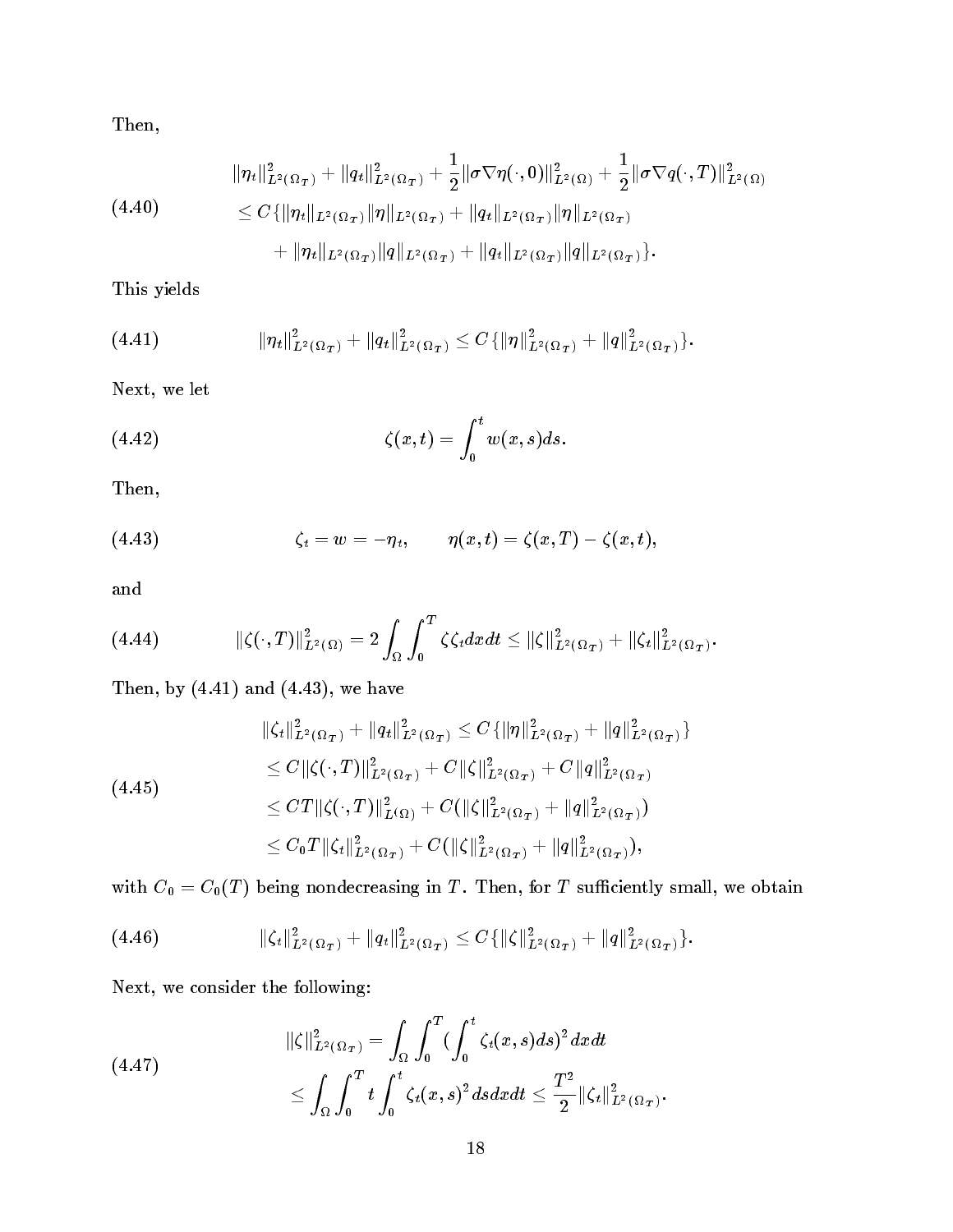We have the same thing for  $q$ . Thus,  $(4.46)$  implies

$$
(4.48) \t\t\t\t\t\|\zeta_t\|_{L^2(\Omega_T)}^2 + \|q_t\|_{L^2(\Omega_T)}^2 \leq C T^2 \{\|\zeta_t\|_{L^2(\Omega_T)}^2 + \|q_t\|_{L^2(\Omega_T)}^2\},
$$

with  $C = C(T)$  being nondecreasing in T. Hence, for small T, the above yields

(4.49) 
$$
\|\zeta\|_{L^2(\Omega_T)}^2 + \|q\|_{L^2(\Omega_T)}^2 = 0.
$$

This gives  $\widehat{z} = z$  and  $\widehat{\lambda} = \lambda$ .

Remark 4.6. Due to the opposite orientation of the state equation and the adjoint equation, we cannot stack the intervals as in the proof of Theorem 3.2 to get uniqueness of solutions for large  $T$ .

Remark 4.7. Combining the results of Theorems 4.2, 4.3 and 4.5, we see that the optimal control, the proportion of the nuisance population to be trapped, is uniquely characterized by the solution of the optimality system.

# §5. Problems for Neumann Boundary Conditions.

In this section, we will study the problem with Neumann type boundary conditions. In principle, the results are almost the same. Thus, we will concentrate on the difference between these two problems.

For convenience, we write down the state equation as follows:

(5.1) 
$$
\begin{cases} z_t - \sum_{i,j=1}^n (a_{ij}(x)z_{x_i})_{x_j} = z(a - bz - p), & \text{in } \Omega_T, \\ \frac{\partial z}{\partial \nu_a} \mid_{\partial \Omega} = 0, \\ z \mid_{t=0} = z_0(x), \end{cases}
$$

where  $\frac{\partial v_a}{\partial v_a}$  is the conormal derivative on the boundary  $\partial M$  compatible with the matrix  ${a_{ij}(x)}$ . Namely,

(5.2) 
$$
\frac{\partial z}{\partial \nu_a} = (\sigma^* \sigma \nabla z) \cdot \nu,
$$

with a being the outward normal to above state equation, since  $\alpha$  in state  $\alpha$  $\S 2$ , we denne the space  $H_{\sigma}(\mathcal{W})$  to be the completion of  $C^{**}(\mathcal{W})$  under norm  $\|\cdot\|_{H_{\sigma}(\Omega)}$  defined

口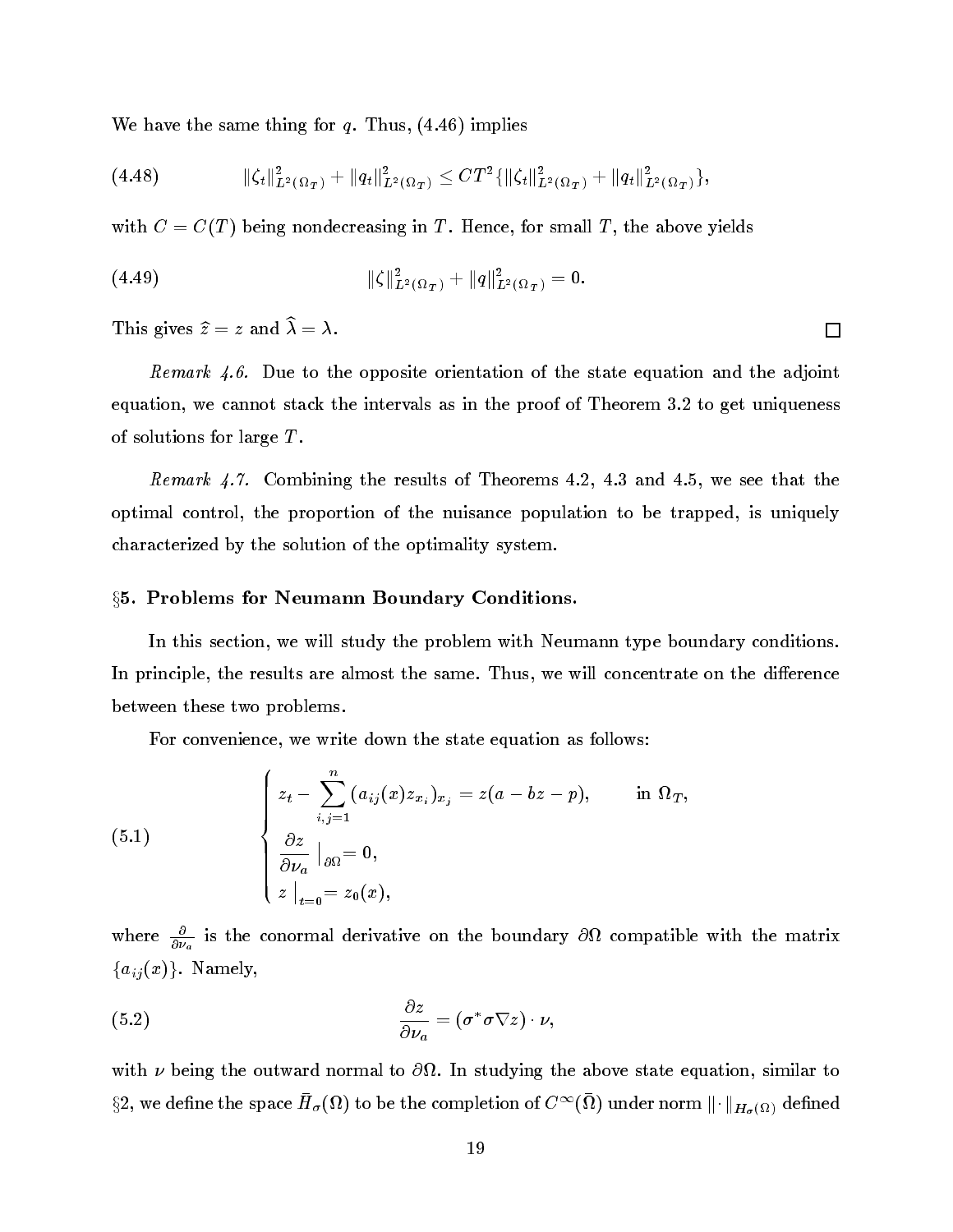by (2.4). Also, we let  $H_{\sigma}(M)$  be the dual of  $H_{\sigma}(M)$ . Next, we introduce the following definition of solutions to the state equation.

**Definition 5.1.** Let  $(z_0, p) \in \mathbb{Z} \times \mathbb{P}$  be given. A function  $z \in L^2(0, L^2, H^2(\Omega))$  is called a solution of (5.1) if the following holds:

$$
(5.2) \qquad \int_{\Omega_T}[-z\eta_t+\sum_{i,j=1}^n a_{ij}z_{x_i}\eta_{x_j}]dxdt=\int_{\Omega}z_0(x)\eta(x,0)dx+\int_{\Omega_T}(a-bz-p)z\eta dxdt,\\ \forall \eta\in W_2^{0,1}(\Omega_T)\bigcap L^2(0,T;\bar H_\sigma(\Omega)),\quad \text{ with } \eta\bigm|_{t=T}=0.
$$

Our result about the well-posedness of the state equation can be stated as follows.

**Theorem 5.2.** Let  $(A1)$ – $(A2)$  hold. Then, the conclusion of Theorem 3.2 holds with  $\mu_{\sigma}$ (se) being replaced by  $\mu_{\sigma}$ (se) and (2.1) being replaced by (5.1).

Sketch of the Proof. Here, we sketch a proof by using condition  $(2.2)$  and without using the notion of viscosity solutions. To this end, we introduce the following approximating problem:

(5.3) 
$$
\begin{cases} z_t^{\varepsilon} - \varepsilon \Delta z^{\varepsilon} - \sum_{i,j=1}^n (a_{ij}(x) z_{x_i}^{\varepsilon})_{x_j} = z^{\varepsilon} (a - bz^{\varepsilon} - p), & \text{in } \Omega_T, \\ \{ [(\varepsilon I + \sigma^* \sigma) \nabla z^{\varepsilon}] \cdot \nu \} \mid_{\partial \Omega} = 0, \\ z^{\varepsilon} \mid_{t=0} = z_0(x). \end{cases}
$$

Here, we should note that the corresponding boundary condition has been taken as the natural one (compatible with the differential operator). This problem admits a unique classical solution  $z$  . Similar to  $\S$ 3, we are able to obtain estimates (3.8), (3.12), (3.15), ( $3.17$ ) and ( $3.17$ ) ( $3.21$ ), with H<sub> $\sigma$ </sub>( $\Omega$ ) being replaced by H<sub> $\sigma$ </sub>( $\Omega$ ). Also, ( $3.23$ ) holds for any  $\eta \in W_2^{\sigma,1}(\Omega_T) \bigcap L^2(0,T;H_\sigma(\Omega)) \text{ with } \eta \bigm|_{t=1}$  $\big|_{t=T} = 0$ . Then, by  $(2.2)$ , Lemma 4.1 and estimates (3.8) and (3.20), we can assume that

(5.4) 
$$
z^{\varepsilon} \stackrel{s}{\rightharpoonup} z, \quad \text{in } L^2(\Omega_T),
$$
  
\n $\sigma \nabla z^{\varepsilon} \stackrel{w}{\rightharpoonup} \sigma \nabla z, \quad \text{in } L^2(\Omega_T).$ 

Then, notice that (by (3.20))

$$
\varepsilon \|\nabla z^{\varepsilon}\|_{L^2(\Omega_T)} \to 0,
$$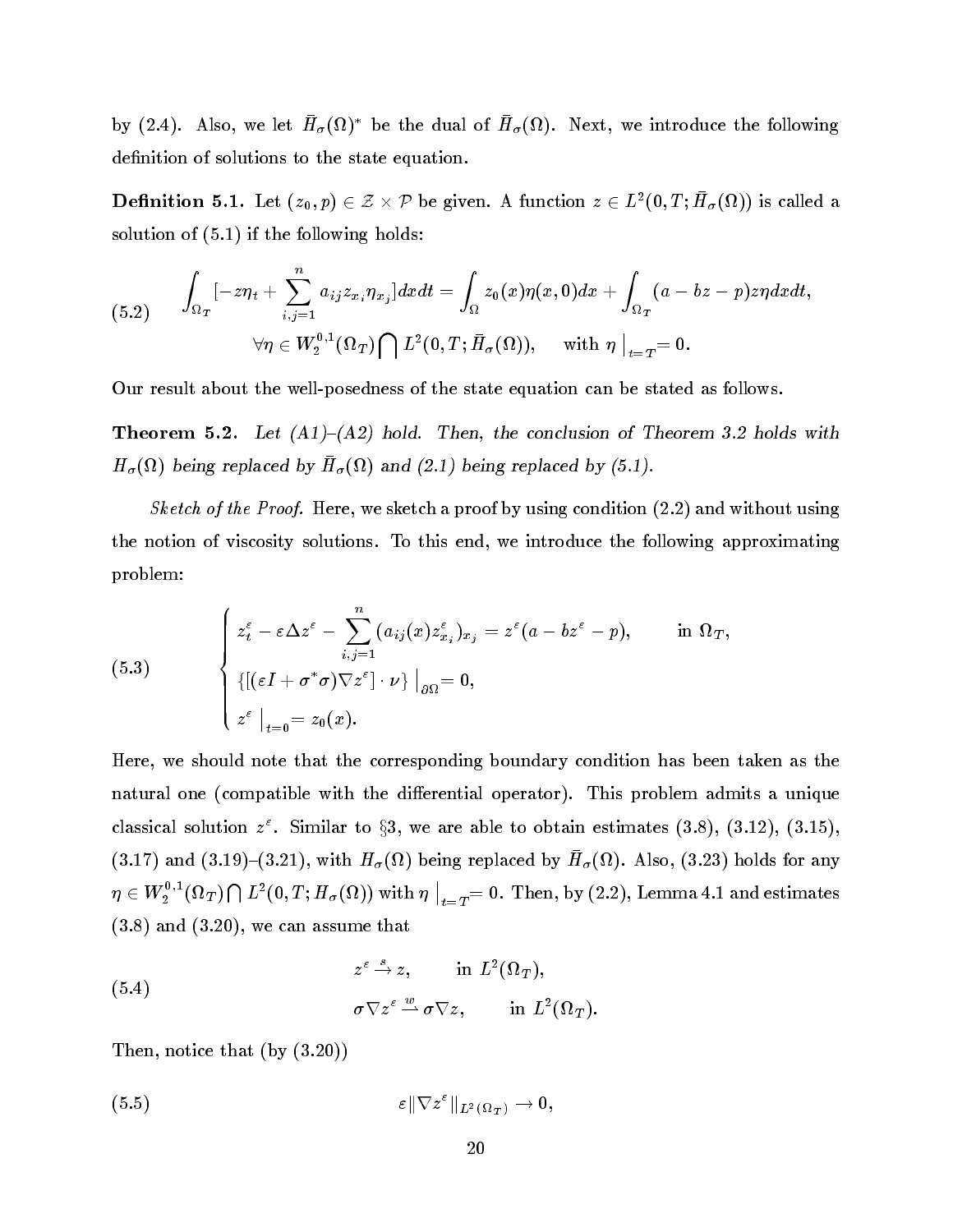we can pass to the limits in  $(3.23)$  to get the existence of a solution. The estimates  $(3.2)$ (3.6) follow immediately. The proof of the uniqueness is also similar to Theorem 3.2. Thus, we have completed the sketch.  $\Box$ 

We have seen that the major difference is that in the approximating state equation (5.3), we should choose the boundary condition compatible with the second order operator to obtain the required estimates for the approximating solution <sup>z</sup> " of the state equation.

 $\mathcal{L}(\mathcal{L}, \mathcal{L})$  we have that for each  $\{x_0, y_1, z_2, \ldots, z_n\}$  , there exists a unique corresponding state z. Thus, we can define the cost functional as  $(2.6)$ . Then, for each pair  $(K, M) \in$ (0), we can pose the optimal control problem as in the optimal control  $\mu$  in  $\mu$  as  $\mu$  . Let us refer to the  $\mu$ problem as Problem  $\bar{P}_{K,M}$ . Next, similar to Theorem 4.2, we are able to prove the existence of optimal control for Problem  $\bar{P}_{K,M}$ . We are not going to repeat it here. Finally, let us state the following optimality conditions for optimal controls.

**Theorem 5.2.** Let  $(A1)-(A3)$  hold. Let  $K, M > 0$  and  $z \in \mathcal{Z}$ . Let  $\bar{p} \in \mathcal{P}_M$  be an optimal control with  $\bar{z}$  being the corresponding state for Problem  $P_{K,M}$ . Then, there exists a function  $\lambda \in C([0,T];L^2(\Omega)) \bigcap L^2(0,T;H_\sigma(\Omega))$  satisfying the adjoint equation

(5.6)  

$$
\begin{cases}\n-\lambda_t - \sum_{i,j=1}^n (a_{ij}\lambda_{x_i})_{x_j} = (a - 2b\bar{z} - r - \bar{p})\lambda + \alpha \bar{z} + \beta \bar{p}^2, & \text{in } \Omega_T, \\
\frac{\partial \lambda}{\partial \nu_a} \big|_{\partial \Omega} = 0, & \\
\lambda \big|_{t=T} = 0,\n\end{cases}
$$

such that the optimal control  $\bar{p}$  satisfies

(5.7) 
$$
\bar{p} = \min\{M, \frac{\lambda}{2\beta}\}, \quad \text{on } \Omega_T.
$$

Moreover, if

(5.8) 
$$
M \geq \frac{\alpha}{2\beta} e^{(a-r)T} (\frac{a}{b} \vee K),
$$

then,

(5.9) 
$$
\bar{p} = \frac{\lambda}{2\beta}, \quad \text{on } \Omega_T.
$$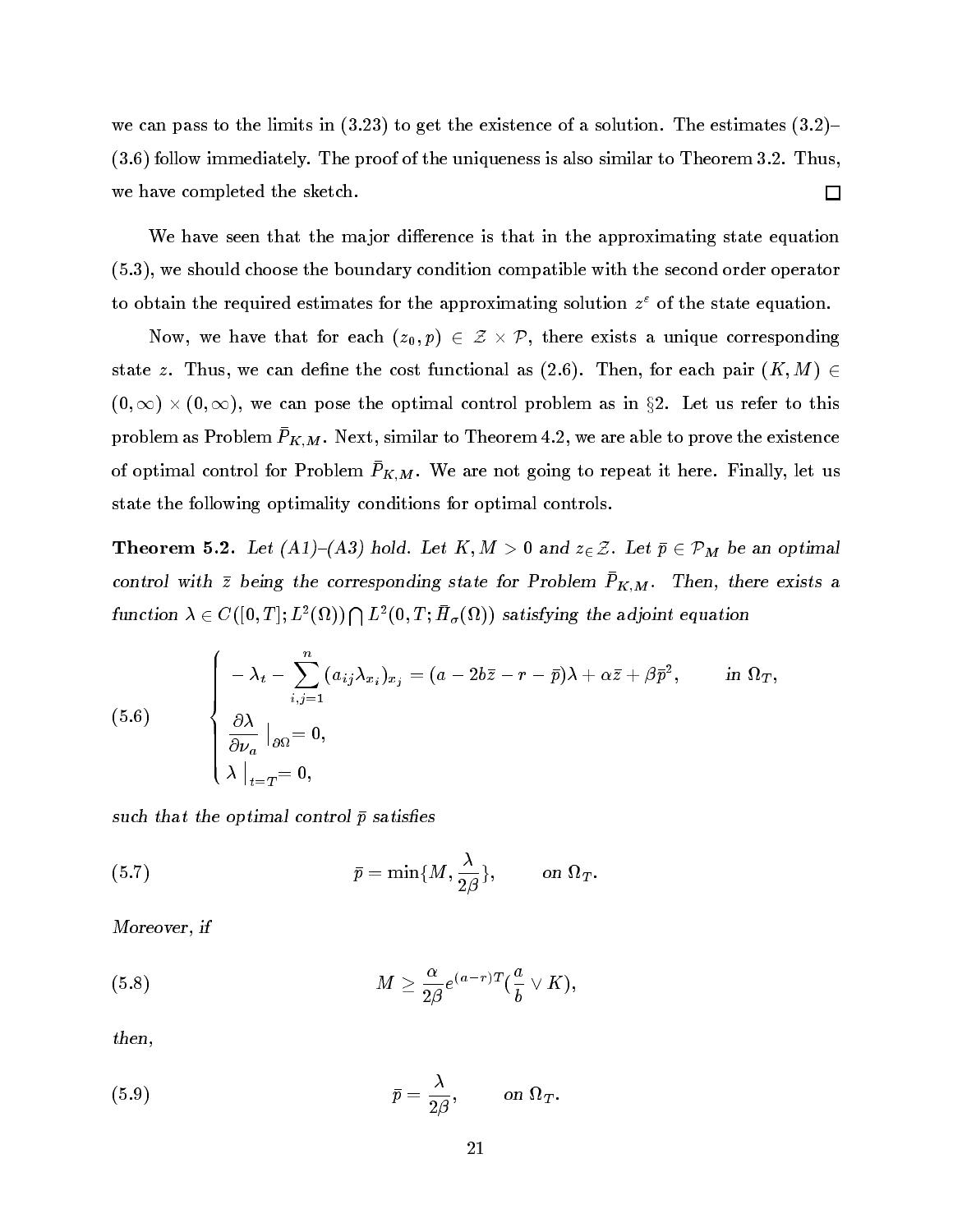The proof is the same as that of Theorem 4.3. We also have an analogous result as Theorem 4.5. We omit the details here.

Remark 5.3. In proving Theorem 5.2, condition (2.2) can be removed. Through the viscosity solution theory for Neumann problems ([3]), one can obtain the strong convergence of  $z^-$  to  $z^-$  without using the compactness result, Lemma 4.1, which requires (2.2).

# References

- $[1]$  M. Chipot, Variational Inequalities and Flow in Porous Media, Springer-Verlag, New York, 1984.
- $|2|$  C. Clark, Mathematical Bioeconomics: The Optimal Management of Renewable Resources, second edition, Wiley Interscience, New York, 1990.
- [3] M. G. Crandall, H. Ishii and P. L. Lions, User's guide to viscosity solutions of second order partial differential equations, Bull. Amer. Math. Soc. (New Series), 27 (1992),  $1{-}67.$
- $[4]$  P. Fife, Mathematical Aspects of Reacting and Diffusing Systems, Lecture Notes in Biomathematics no.28, Springer-Verlag, New York, 1979.
- [5] F. He, A. Leung, and S. Stojanovic, *Periodic optimal control for competing parabolic* Volterra-Lotka type systems, preprint.
- [6] E. P. Hill, Beaver,Wild Mammals of North America, Biology, Management, and Economics, ed. J. A. Chapman and G. A. Feldhamer, John Hopkins Univ. Press, Baltimore, 1982.
- [7] O. A. Ladyzenskaja, V. A. Solonnikov and N. N. Ural'ceva, Linear and Quasilinear Equations of Parabolic Type, Amer. Math. Soc., Providence, R.I., 1968.
- [8] R. A. Lancia and J. W. Bishir, *Mortality rates of beaver in Newfoundland: A comment*, J. Wildlife Management,  $49$  (1985), 879-881.
- [9] S. M. Lenhart and M .G. Bhat, Application of distributed parameter control model in wild life damage management, Math. Models & Methods in Appl. Sci., to appear.